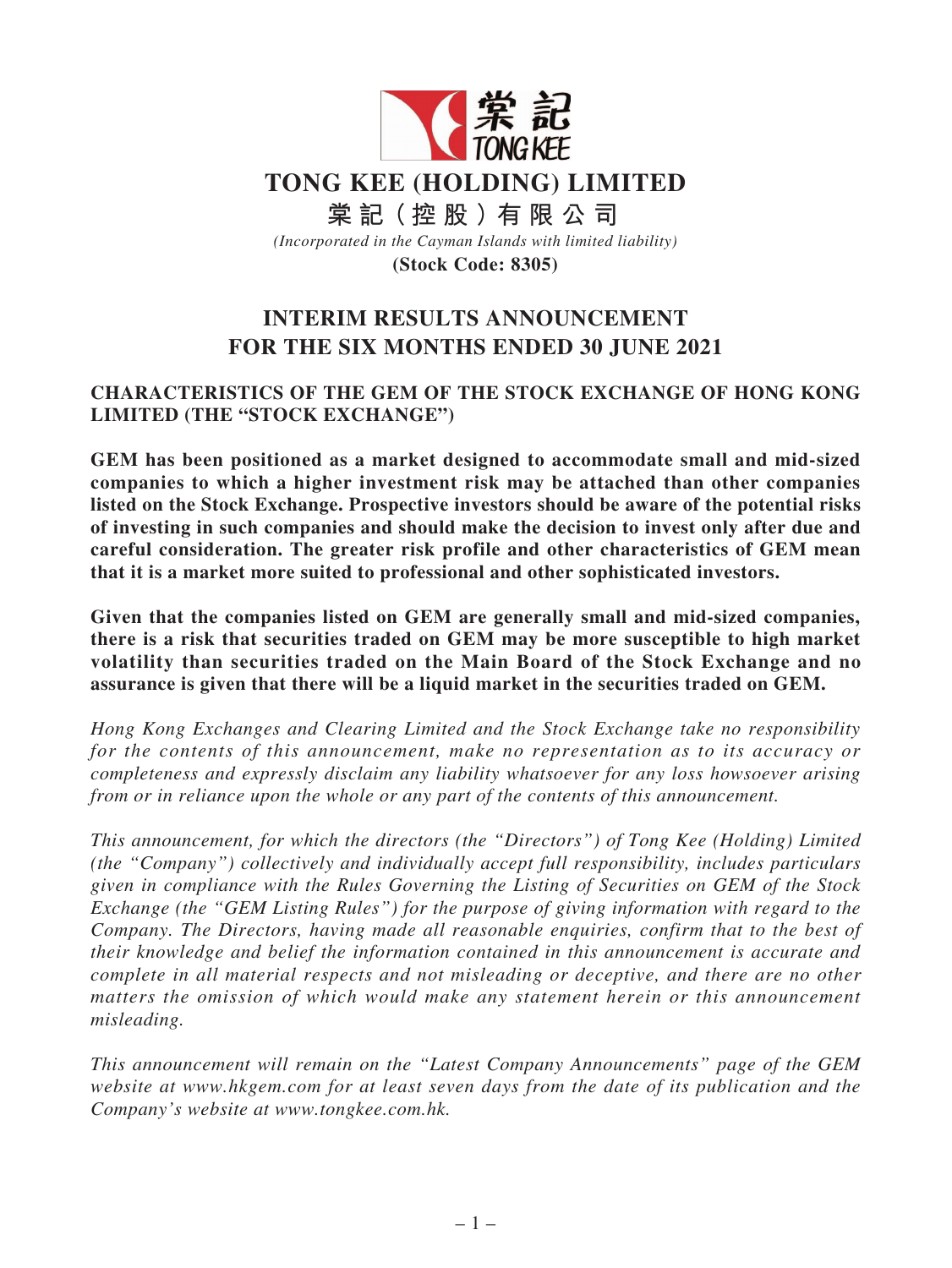## **INTERIM RESULT**

The board of directors (the "Board") of the Company is pleased to announce the unaudited condensed consolidated results of the Company and its subsidiaries (collectively, the "Group") for the six months ended 30 June 2021, together with the unaudited comparative figures for the corresponding period in 2020, as follows:

## **UNAUDITED CONDENSED CONSOLIDATED STATEMENT OF PROFIT OR LOSS AND OTHER COMPREHENSIVE INCOME**

*FOR THE THREE AND SIX MONTHS ENDED 30 JUNE 2021*

|                                                                  |                | Three months ended |             | Six months ended |             |  |
|------------------------------------------------------------------|----------------|--------------------|-------------|------------------|-------------|--|
|                                                                  |                | 30 June            |             | 30 June          |             |  |
|                                                                  |                | 2021               | 2020        | 2021             | 2020        |  |
|                                                                  | <b>Notes</b>   | <b>HK\$'000</b>    | HK\$'000    | <b>HK\$'000</b>  | HK\$'000    |  |
|                                                                  |                | (unaudited)        | (unaudited) | (unaudited)      | (unaudited) |  |
| Revenue                                                          | $\overline{4}$ | 57,197             | 37,928      | 88,004           | 83,214      |  |
| Direct costs                                                     |                | (51, 272)          | (32, 133)   | (78, 510)        | (74, 195)   |  |
| Gross profit                                                     |                | 5,925              | 5,795       | 9,494            | 9,019       |  |
| Other income                                                     |                |                    | 175         |                  | 225         |  |
| Administrative expenses                                          |                | (5,709)            | (7,173)     | (11, 456)        | (14, 051)   |  |
| Loss arising from change in<br>fair value of financial assets at |                |                    |             |                  |             |  |
| fair value through profit or loss                                |                | (231)              | (186)       | (216)            | (172)       |  |
| Finance costs                                                    |                | (363)              | (486)       | (799)            | (918)       |  |
| Loss before income tax                                           | 5              | (378)              | (1,875)     | (2,977)          | (5,897)     |  |
| Income tax expense                                               | 6              |                    |             |                  |             |  |
| Loss and total comprehensive                                     |                |                    |             |                  |             |  |
| expense for the period                                           |                | (378)              | (1,875)     | (2,977)          | (5,897)     |  |
| Loss per share                                                   |                |                    |             |                  |             |  |
| - Basic and diluted (HK cents)                                   | 8              | (0.05)             | (0.23)      | (0.37)           | (0.74)      |  |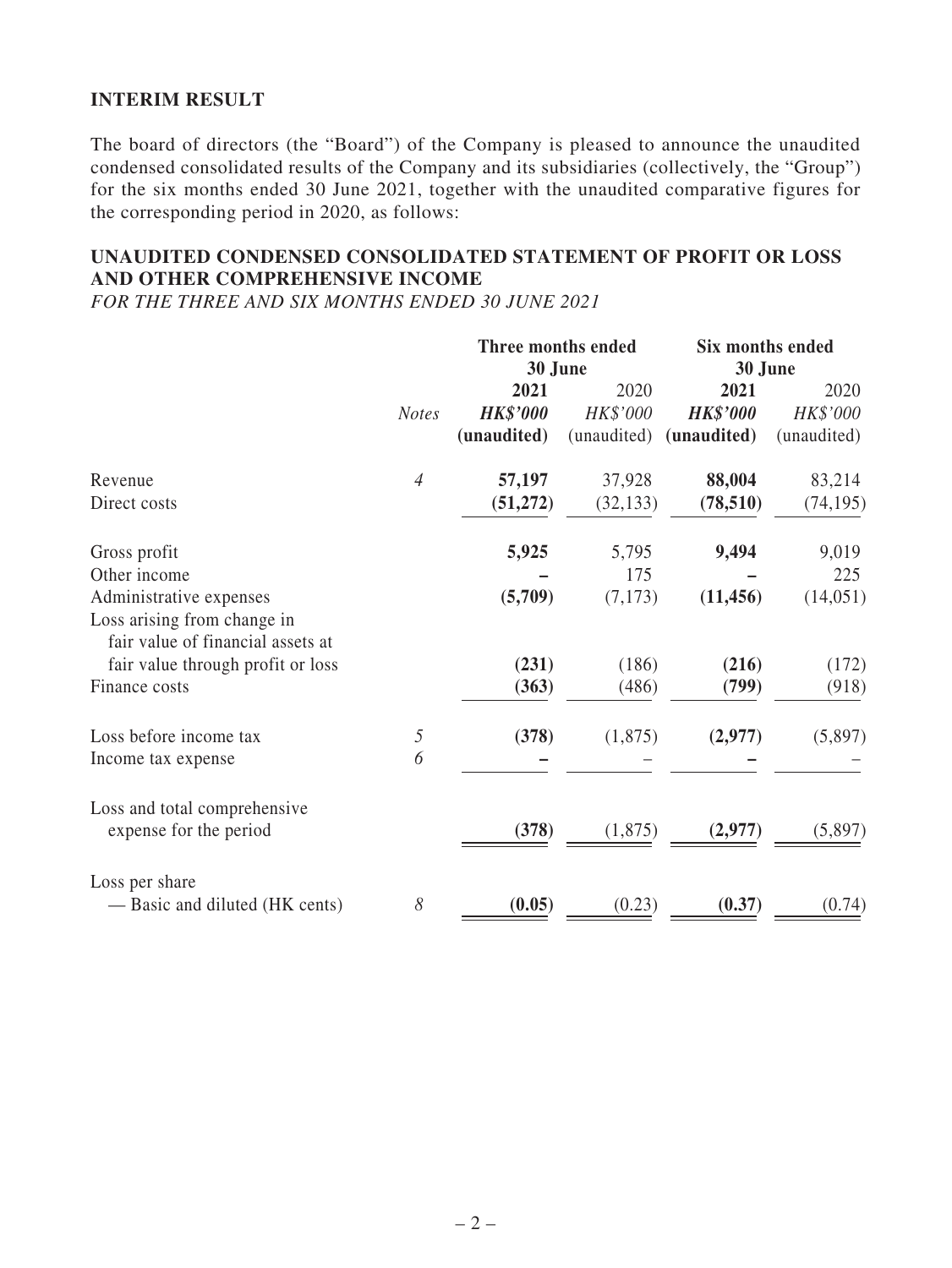# **UNAUDITED CONDENSED CONSOLIDATED STATEMENT OF FINANCIAL POSITION**

*AS AT 30 JUNE 2021*

|                                                                                        | <b>Notes</b> | As at<br>30 June<br>2021<br><b>HK\$'000</b><br>(unaudited) | As at<br>31 December<br>2020<br>HK\$'000<br>(audited) |
|----------------------------------------------------------------------------------------|--------------|------------------------------------------------------------|-------------------------------------------------------|
| <b>ASSETS AND LIABILITIES</b>                                                          |              |                                                            |                                                       |
| <b>Non-current assets</b>                                                              |              |                                                            |                                                       |
| Property, plant and equipment<br>Financial assets at fair value through profit or loss | 9<br>10      | 14,409<br>7,579                                            | 16,332<br>7,549                                       |
|                                                                                        |              | 21,988                                                     | 23,881                                                |
| <b>Current assets</b>                                                                  |              |                                                            |                                                       |
| Contract assets                                                                        | 12           | 82,896                                                     | 81,003                                                |
| Trade and other receivables                                                            | 11           | 56,475                                                     | 51,830                                                |
| Amount due from the Controlling Shareholder                                            |              | 601                                                        | 425                                                   |
| Tax recoverable                                                                        |              | 589                                                        | 589                                                   |
| Bank balances and cash                                                                 |              | 12,050                                                     | 23,640                                                |
|                                                                                        |              | 152,611                                                    | 157,487                                               |
| <b>Current liabilities</b>                                                             |              |                                                            |                                                       |
| <b>Contract liabilities</b>                                                            | 12           | 3,114                                                      | 3,239                                                 |
| Trade and other payables                                                               | 13           | 51,349                                                     | 56,196                                                |
| Lease liabilities                                                                      | 14<br>15     | 1,917                                                      | 1,924                                                 |
| <b>Bank borrowings</b>                                                                 |              | 38,183                                                     | 36,381                                                |
|                                                                                        |              | 94,563                                                     | 97,740                                                |
| <b>Net current assets</b>                                                              |              | 58,048                                                     | 59,747                                                |
| <b>Total assets less current liabilities</b>                                           |              | 80,036                                                     | 83,628                                                |
| <b>Non-current liabilities</b>                                                         |              |                                                            |                                                       |
| Leases liabilities                                                                     | 14           | 902                                                        | 1,517                                                 |
| Deferred tax liabilities                                                               |              | 96                                                         | 96                                                    |
|                                                                                        |              | 998                                                        | 1,613                                                 |
| <b>Net assets</b>                                                                      |              | 79,038                                                     | 82,015                                                |
| <b>CAPITAL AND RESERVES</b>                                                            |              |                                                            |                                                       |
| Share capital                                                                          | 16           | 8,000                                                      | 8,000                                                 |
| Reserves                                                                               |              | 71,038                                                     | 74,015                                                |
|                                                                                        |              |                                                            |                                                       |
| <b>Total equity</b>                                                                    |              | 79,038                                                     | 82,015                                                |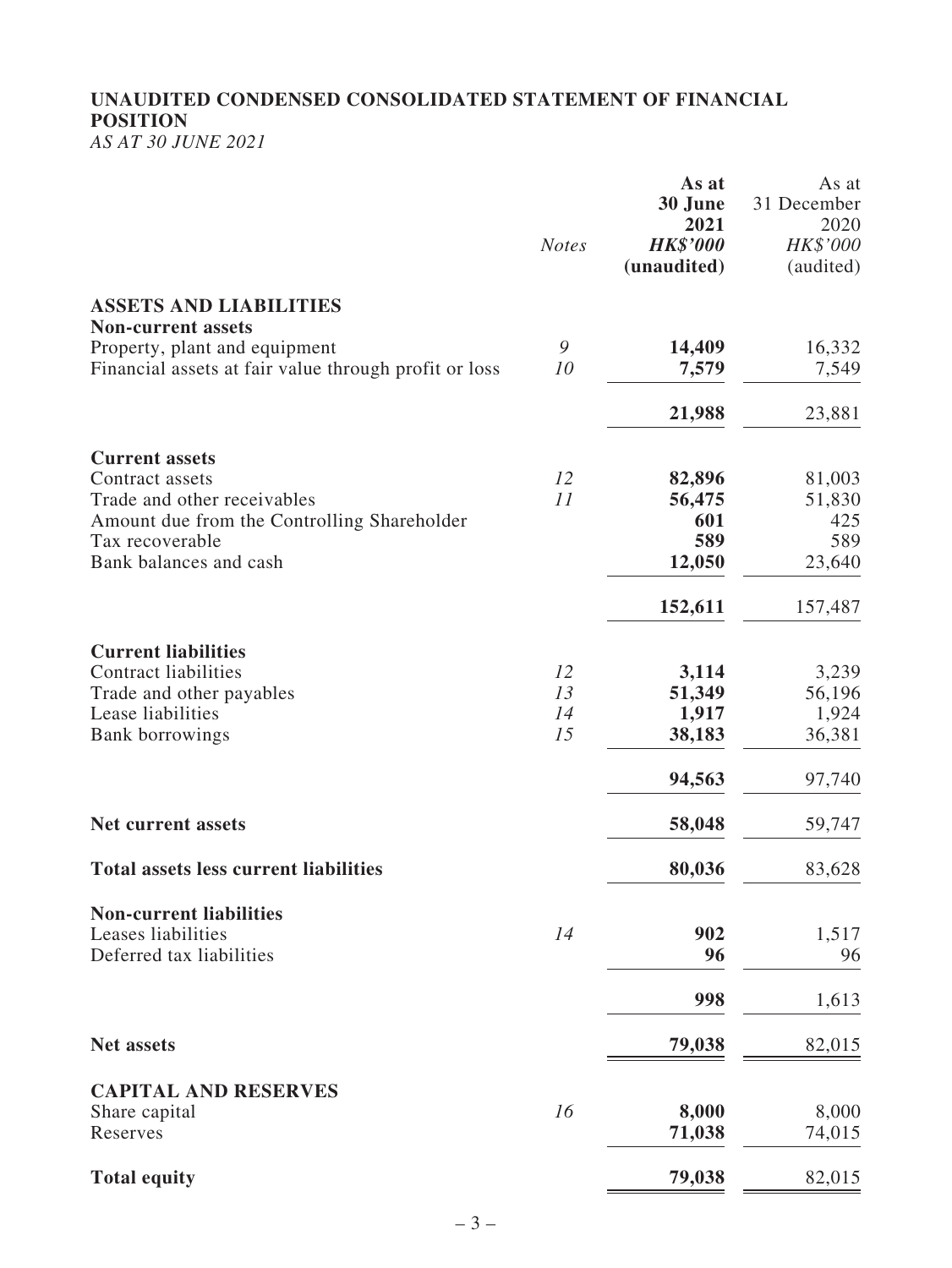# **UNAUDITED CONDENSED CONSOLIDATED STATEMENT OF CHANGES IN EQUITY**

*FOR THE SIX MONTHS ENDED 30 JUNE 2021*

|                                                             | <b>Share</b><br>capital<br>HK\$'000<br>(Note 16) | <b>Share</b><br>premium<br>HK\$'000 | Capital<br>reserve<br>HK\$'000<br>(Note) | <b>Retained</b><br>profits<br>HK\$'000 | <b>Total</b><br>HK\$'000 |
|-------------------------------------------------------------|--------------------------------------------------|-------------------------------------|------------------------------------------|----------------------------------------|--------------------------|
| At 1 January 2021 (audited)<br>Loss and total comprehensive | 8,000                                            | 33,324                              | 1,941                                    | 38,750                                 | 82,015                   |
| expense for the period                                      |                                                  |                                     |                                          | (2,977)                                | (2,977)                  |
| At 30 June 2021 (unaudited)                                 | 8,000                                            | 33,324                              | 1,941                                    | 35,773                                 | 79,038                   |
| At 1 January 2020 (audited)<br>Loss and total comprehensive | 8,000                                            | 33,324                              | 1,941                                    | 41,041                                 | 84,306                   |
| expense for the period                                      |                                                  |                                     |                                          | (5,897)                                | (5,897)                  |
| At 30 June 2020 (unaudited)                                 | 8,000                                            | 33,324                              | 1,941                                    | 35,144                                 | 78,409                   |

*Note:* Capital reserve represents the difference between the Company's share capital and the combined share capital of the subsidiaries of the Company pursuant to a reorganisation for the listing.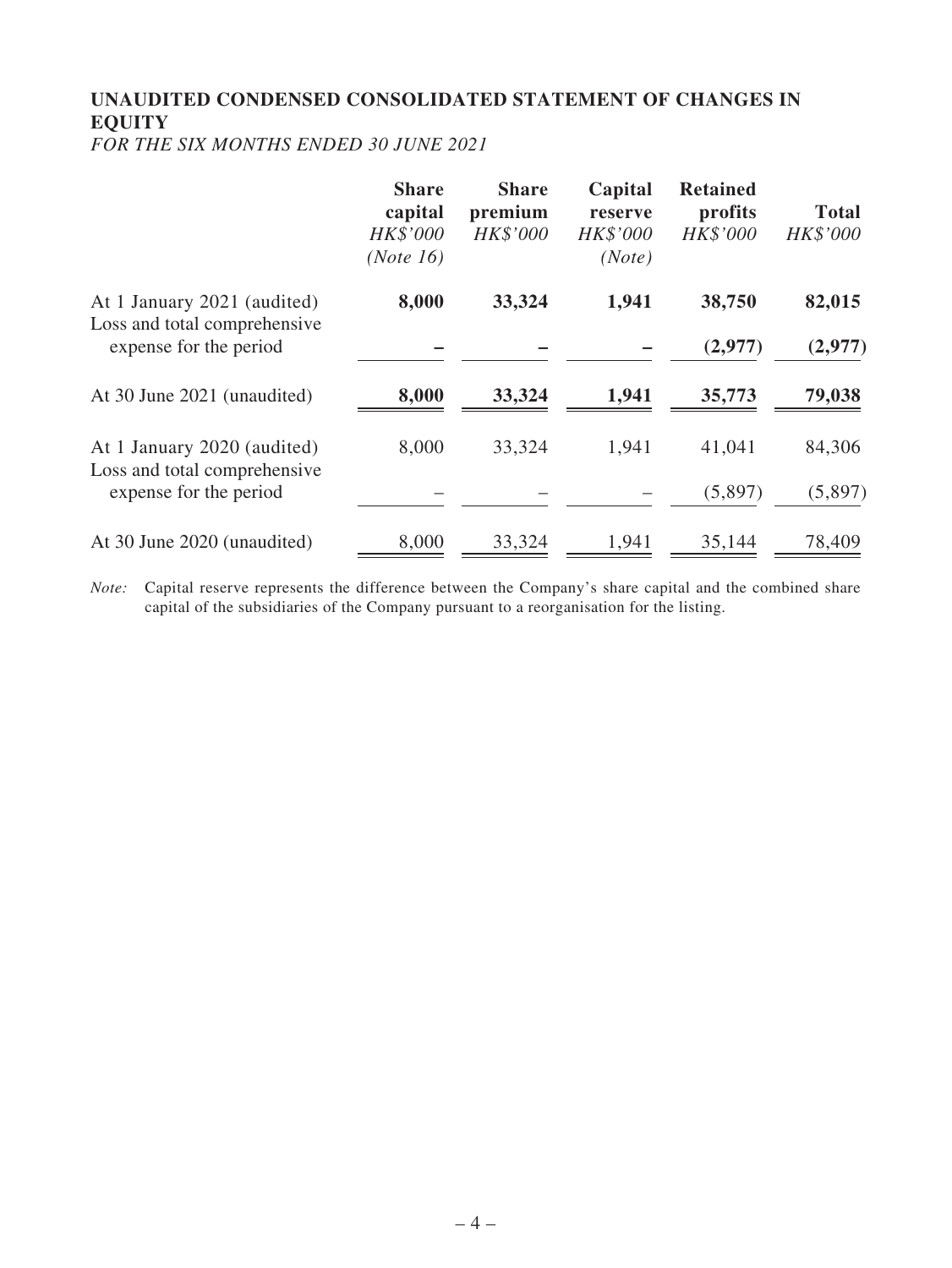## **UNAUDITED CONDENSED CONSOLIDATED STATEMENT OF CASH FLOWS** *FOR THE SIX MONTHS ENDED 30 JUNE 2021*

|                                                                                                    | Six months ended 30 June |             |  |
|----------------------------------------------------------------------------------------------------|--------------------------|-------------|--|
|                                                                                                    | 2021                     | 2020        |  |
|                                                                                                    | <b>HK\$'000</b>          | HK\$'000    |  |
|                                                                                                    | (unaudited)              | (unaudited) |  |
| Net cash (used in)/from operating activities                                                       | (11, 559)                | 4,845       |  |
| <b>Investing activities</b>                                                                        |                          |             |  |
| Purchase of property, plant and equipment<br>Acquisition of financial assets at fair value through | (15)                     | (3,826)     |  |
| profit or loss                                                                                     | (246)                    | (201)       |  |
| Net cash used in investing activities                                                              | (261)                    | (4,025)     |  |
| <b>Financing activities</b>                                                                        |                          |             |  |
| Proceeds from bank borrowings                                                                      | 15,000                   | 12,000      |  |
| Repayment of bank borrowings                                                                       | (13, 198)                | (10, 936)   |  |
| Payment of lease liabilities                                                                       | (622)                    | (373)       |  |
| Net changes in amount due from Controlling Shareholder                                             | (176)                    | (136)       |  |
| Interest paid                                                                                      | (799)                    | (918)       |  |
| Net cash from/(used in) financing activities                                                       | 205                      | (363)       |  |
| Net (decrease)/increase in cash and cash equivalents<br>Cash and cash equivalents at the beginning | (11,590)                 | 457         |  |
| of the period                                                                                      | 23,640                   | 13,871      |  |
| Cash and cash equivalents at the end of the period                                                 | 12,050                   | 14,328      |  |
| Analysis of cash and cash equivalent balances                                                      |                          |             |  |
| Bank balances and cash                                                                             | 12,050                   | 14,328      |  |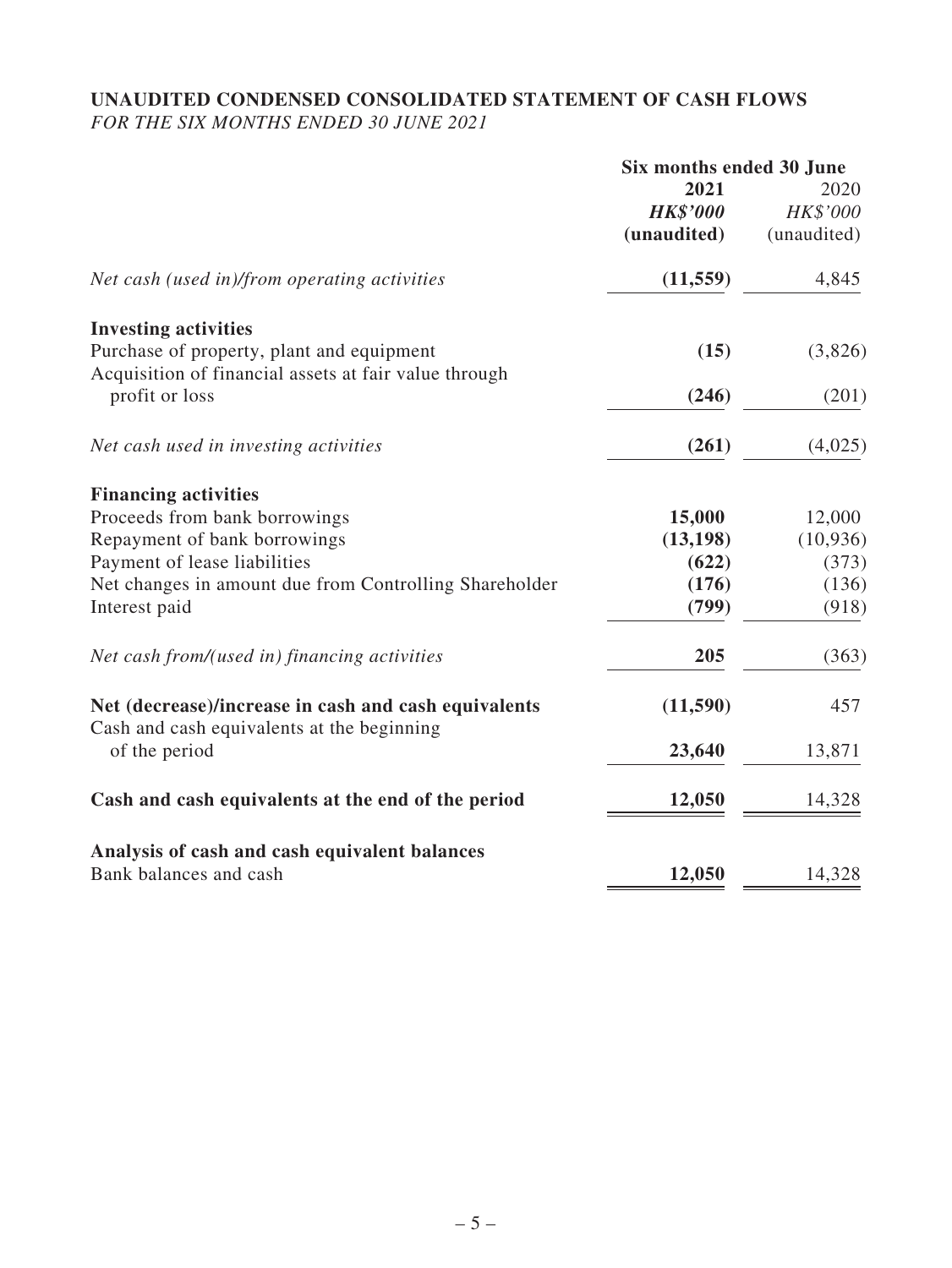# **NOTES TO THE UNAUDITED CONDENSED CONSOLIDATED FINANCIAL STATEMENTS**

*FOR THE SIX MONTHS ENDED 30 JUNE 2021*

#### **1. CORPORATE INFORMATION**

The Company was incorporated in the Cayman Islands as an exempted company with limited liability on 10 April 2017 under the Companies Law, Cap. 22 (Law 3 of 1961, as consolidated and revised) of the Cayman Islands. The immediate and ultimate holding company is Advanced Pacific Enterprises Limited, a company incorporated in the British Virgin Islands, which is controlled by Mr. Heung Chung Sum ("Controlling Shareholder" or "Mr. Heung"). The address of the registered office and principal place of business of the Company are at P.O. Box 1350, Windward 3, Regatta Office Park, Grand Cayman, KY1-1108, Cayman Islands and Room 2502, 25/F, 148 Electric Road, North Point, Hong Kong, respectively.

The Company is an investment holding company. The Company and its subsidiaries (collectively referred to as the "Group") are multi-disciplinary contractors which are principally engaged in performing repair, maintenance, alteration and addition ("RMAA") works, new construction works and corrosion protection works in Hong Kong.

The unaudited condensed consolidated interim financial statements are presented in Hong Kong dollar ("HK\$") which is the same as the functional currency of the Company and its subsidiaries, and all values are rounded to the nearest thousands ("HK\$'000"), except where otherwise indicated.

#### **2. BASIS OF PREPARATION**

The unaudited condensed consolidated interim financial statements of the Group for the six months ended 30 June 2021 have been prepared in accordance with Hong Kong Accounting Standard 34 "Interim Financial Reporting" issued by the Hong Kong Institute of Certified Public Accountants ("HKICPA") and the applicable disclosure requirements of the Rules Governing the Listing of Securities on the GEM of the Stock Exchange of Hong Kong Limited (the "GEM Listing Rules").

The unaudited condensed consolidated interim financial statements should be read in conjunction with the audited consolidated financial information for the year ended 31 December 2020.

The unaudited condensed consolidated interim financial statements have been prepared on the historical cost basis. The accounting policies and methods of computation used in the preparation of the unaudited condensed consolidated interim financial statements are consistent with those used in the Group's audited consolidated financial information for the year ended 31 December 2020, except for the adoption of the new and revised standards, amendments and interpretations issued by the HKICPA that are relevant to the Group's operations and mandatory for accounting periods beginning on or after 1 January 2021. Except for those disclosed in note 3, the effect of the adoption of these new and revised standards, amendments and interpretations was not material to the Group's results of operations or financial position.

The preparation of the unaudited condensed consolidated interim financial statements in conformity with the HKFRSs requires the use of certain critical accounting estimates. It also requires the management to exercise their judgments in the process of applying the Group's accounting policies.

These condensed consolidated interim financial statements are unaudited, but has been reviewed by the Company's audit committee.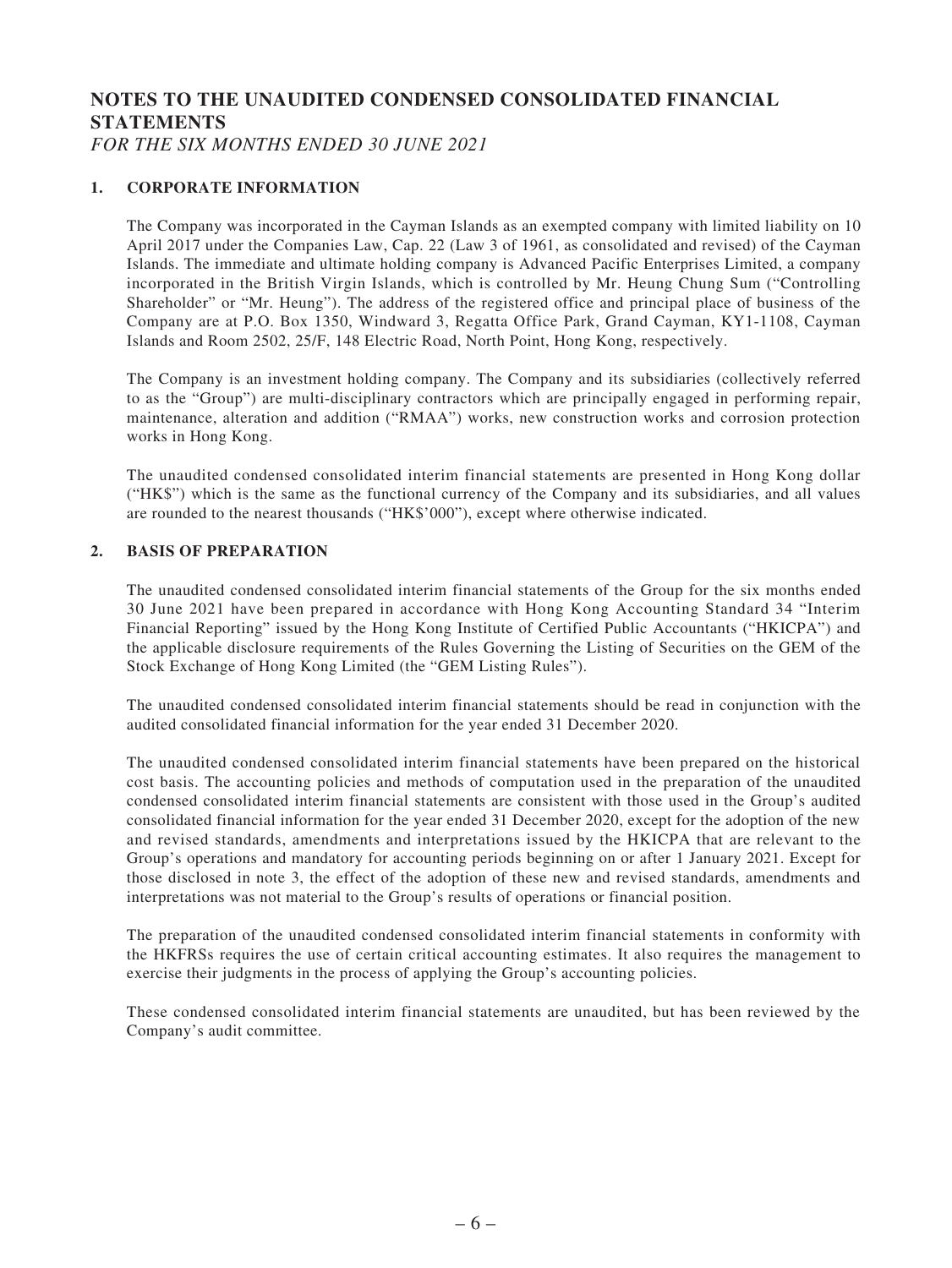#### **3. ADOPTION OF NEW OR AMENDED HKFRSs**

#### **New and amended HKFRSs that are effective for annual periods beginning or after 1 January 2020**

The condensed consolidated interim financial statements for the six months ended 30 June 2021 have been prepared in accordance with the accounting policies adopted in the Group's annual financial statements for the year ended 31 December 2020, except for the adoption of the following new and amended HKFRSs effective as of 1 January 2021. The Group has not early adopted any other standards, interpretation or amendment that has been issued but is not yet effective.

Amendments to HKFRS 9, HKAS 39, HKFRS 7 HKFRS 4 and HKFRS 16 Interest Rate Benchmark Reform — Phase 2

The adoption of the new and amended HKFRSs had no material impact on how the results and financial position for the current and prior periods have been prepared and presented.

#### **4. REVENUE AND SEGMENT INFORMATION**

Revenue represents receipts from the provision of performing RMAA works, new construction works and corrosion protection works in Hong Kong.

|                            | Three months ended |                 | Six months ended |             |
|----------------------------|--------------------|-----------------|------------------|-------------|
|                            | 30 June            |                 | 30 June          |             |
|                            | 2021               | 2020            | 2021             | 2020        |
|                            | <b>HK\$'000</b>    | <b>HK\$'000</b> | <b>HK\$'000</b>  | HK\$'000    |
|                            | (unaudited)        | (unaudited)     | (unaudited)      | (unaudited) |
| RMAA works                 | 48,572             | 37,251          | 77,202           | 77,232      |
| New construction works     | 6,232              | 103             | 6,407            | 606         |
| Corrosion protection works | 2,393              | 574             | 4,395            | 5,376       |
| Contract revenue           | 57,197             | 37,928          | 88,004           | 83.214      |

The chief operating decision-maker ("CODM") has been identified as the executive directors of the Company. The CODM regards the Group's business of performing RMAA works, new construction works and corrosion protection works in Hong Kong as a single operating segment and reviews the overall results of the Group as a whole to make decision about resources allocation. Accordingly, no segment analysis information is presented.

#### **(a) Geographical information**

No separate analysis of segment information by geographical segment is presented as the Group's revenue and non-current assets are principally attributable to a single geographical region, which is Hong Kong.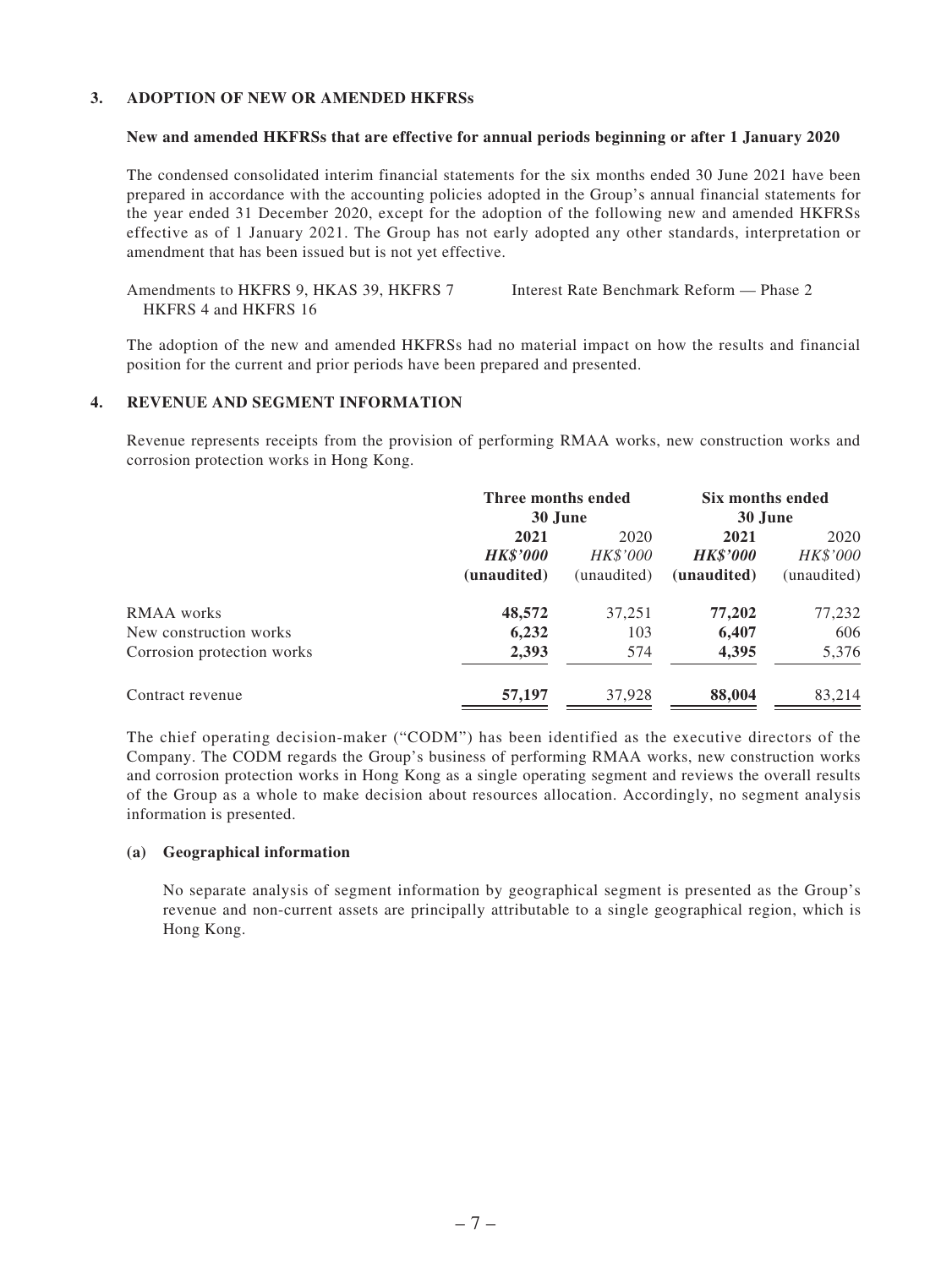#### **(b) Major customers**

Revenue from customers which individually contributed over 10% of the Group's revenue is as follows:

|                 | Three months ended<br>30 June |                 |                             |
|-----------------|-------------------------------|-----------------|-----------------------------|
| 2021            | 2020                          | 2021            | 2020                        |
| <b>HK\$'000</b> | <i>HK\$'000</i>               | <b>HK\$'000</b> | <i>HK\$'000</i>             |
| (unaudited)     | (unaudited)                   | (unaudited)     | (unaudited)                 |
| 19,642          | 17.796                        | 34,973          | 33,779                      |
| 6,204           | 4,596                         | 12,413          | 8.979                       |
|                 |                               |                 | Six months ended<br>30 June |

#### **(c) Unsatisfied performance obligations**

The following table includes revenue expected to be recognised in the future related to performance obligations that are unsatisfied (or partially unsatisfied) at 30 June 2021:

|                                                            | As at           | As at                      |
|------------------------------------------------------------|-----------------|----------------------------|
|                                                            |                 | <b>30 June</b> 31 December |
|                                                            | 2021            | 2020                       |
|                                                            | <b>HK\$'000</b> | HK\$'000                   |
| Remaining performance obligations expected to be satisfied |                 |                            |
| Within one year                                            | 102,642         | 109,264                    |
| Over one year                                              | 24,684          | 8,245                      |
|                                                            | 127,326         | 117,509                    |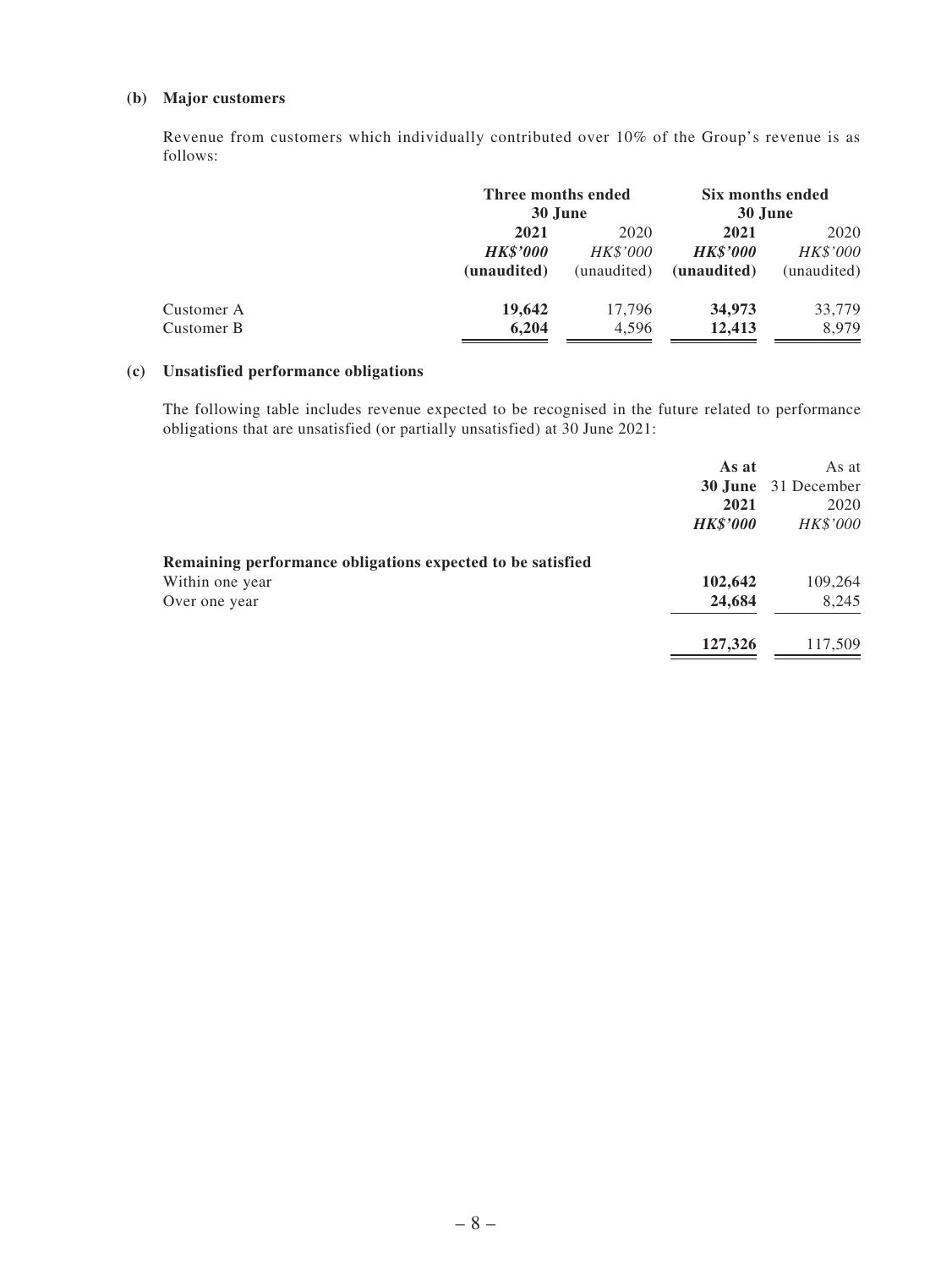#### **5. LOSS BEFORE INCOME TAX**

(Loss)/Profit before income tax is arrived at after charging/(crediting):

|                                                                              | Three months ended<br>30 June |             | Six months ended<br>30 June |             |  |
|------------------------------------------------------------------------------|-------------------------------|-------------|-----------------------------|-------------|--|
|                                                                              | 2021<br>2020                  |             | 2021                        | 2020        |  |
|                                                                              | <b>HK\$'000</b>               | HK\$'000    | <b>HK\$'000</b>             | HK\$'000    |  |
|                                                                              | (unaudited)                   | (unaudited) | (unaudited)                 | (unaudited) |  |
| (a) Staff costs (including directors' remuneration):                         |                               |             |                             |             |  |
| Salaries and other allowances                                                | 8,503                         | 11,352      | 17,418                      | 22,683      |  |
| Retirement benefit scheme contributions                                      | 387                           | 485         | 747                         | 952         |  |
|                                                                              | 8,890                         | 11,837      | 18,165                      | 23,635      |  |
| (b) Other items                                                              |                               |             |                             |             |  |
| Auditor's remuneration                                                       |                               |             |                             |             |  |
| Depreciation of property, plant and equipment                                |                               |             |                             |             |  |
| - right-of-use assets                                                        | 223                           | 436         | 446                         | 725         |  |
| — owned                                                                      | 746                           | 553         | 1,492                       | 1,018       |  |
| Operating lease charges in respect of<br>— short term leases and leases with |                               |             |                             |             |  |
| lease term shorter than 12 months                                            | 16                            |             | 32                          |             |  |
|                                                                              |                               |             |                             |             |  |
| Provision for expected<br>credit losses ("ECL") allowance                    |                               | 42          |                             | (8)         |  |

#### **6. INCOME TAX EXPENSE**

The Company is incorporated in the Cayman Islands as an exempted company with limited liability under the Companies Law of the Cayman Islands and is accordingly not subject to income tax in the Cayman Islands.

No provision for Hong Kong Profits Tax has been made in the financial statements as the Group has no estimated assessable profits for both periods.

|                                         |                                        | Three months ended<br>30 June   |                                        | Six months ended<br>30 June            |
|-----------------------------------------|----------------------------------------|---------------------------------|----------------------------------------|----------------------------------------|
|                                         | 2021<br><b>HK\$'000</b><br>(unaudited) | 2020<br>HK\$'000<br>(unaudited) | 2021<br><b>HK\$'000</b><br>(unaudited) | 2020<br><i>HK\$'000</i><br>(unaudited) |
| Hong Kong Profits Tax<br>— Current year |                                        |                                 |                                        |                                        |

#### **7. DIVIDEND**

The Board does not recommend the payment of interim dividend for the six months ended 30 June 2021 and 2020.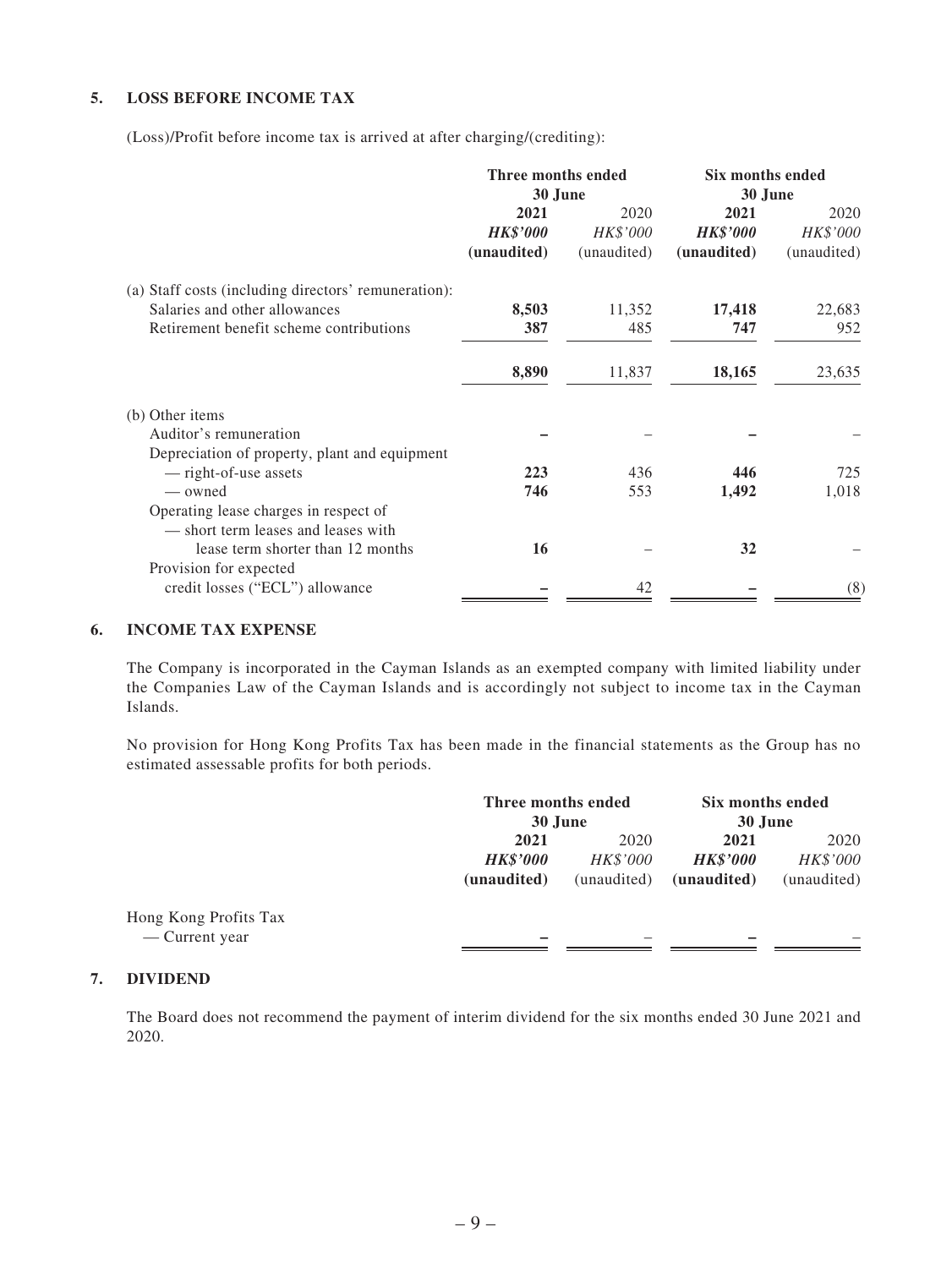#### **8. LOSS PER SHARE**

The calculations of basic earnings per share attributable to the equity holders of the Company are based on the followings:

|                                                                                   | Three months ended<br>30 June          |                                        | Six months ended<br>30 June            |                                        |
|-----------------------------------------------------------------------------------|----------------------------------------|----------------------------------------|----------------------------------------|----------------------------------------|
|                                                                                   | 2021<br><b>HK\$'000</b><br>(unaudited) | 2020<br><b>HK\$'000</b><br>(unaudited) | 2021<br><b>HK\$'000</b><br>(unaudited) | 2020<br><b>HK\$'000</b><br>(unaudited) |
| Loss:<br>Loss for the period attributable<br>to equity holder of the Company      | (378)                                  | (1,875)                                | (2,977)                                | (5,897)                                |
| Number of shares:<br>Weighted average number of ordinary<br>shares (in thousands) | 800,000                                | 800,000                                | 800,000                                | 800,000                                |

Diluted earnings per share for both periods were the same as basic earning per share as there were no potential ordinary shares outstanding.

#### **9. MOVEMENTS IN PROPERTY, PLANT AND EQUIPMENT**

During the current interim period, the Group incurred approximately HK\$15,000 (six months ended 30 June 2020: HK\$3,826,000) on the acquisition of property, plant and equipment.

#### **10. FINANCIAL ASSETS AT FAIR VALUE THROUGH PROFIT OR LOSS**

| As at                                           | As at                      |
|-------------------------------------------------|----------------------------|
|                                                 | <b>30 June</b> 31 December |
| 2021                                            | 2020                       |
| <b>HK\$'000</b>                                 | HK\$'000                   |
| (unaudited)                                     | (audited)                  |
|                                                 |                            |
| 7.579<br>Investments in life insurance policies | 7.549                      |

In August 2012, the Group's subsidiary, TKEL entered into a life insurance policy with an insurance company to insure Mr. Heung, a director of the Company. Under the policy, the beneficiary and the policy holder is TKEL and the total insured sum is US\$800,000 (equivalent to approximately HK\$6,240,000). The Group was required to pay a one-off premium payment of US\$278,000 (equivalent to approximately HK\$2,162,000). The Group can terminate the policy at any time and receive cash back based on the cash value of the policy at the date of withdrawal ("Cash Value"), which is determined by the premium payment plus accumulated interest earned minus the accumulated insurance charges, policy expense charges and a specified amount of surrender charge if the withdrawal is made between 1st to 18th policy year. The insurance company will pay the subsidiary an interest on the outstanding Cash Value excluding the surrender charge at the prevailing interest rate fixed by the insurance company. Commencing on the 2nd policy year, a minimum guaranteed interest of 2% per annum is guaranteed by the insurance company.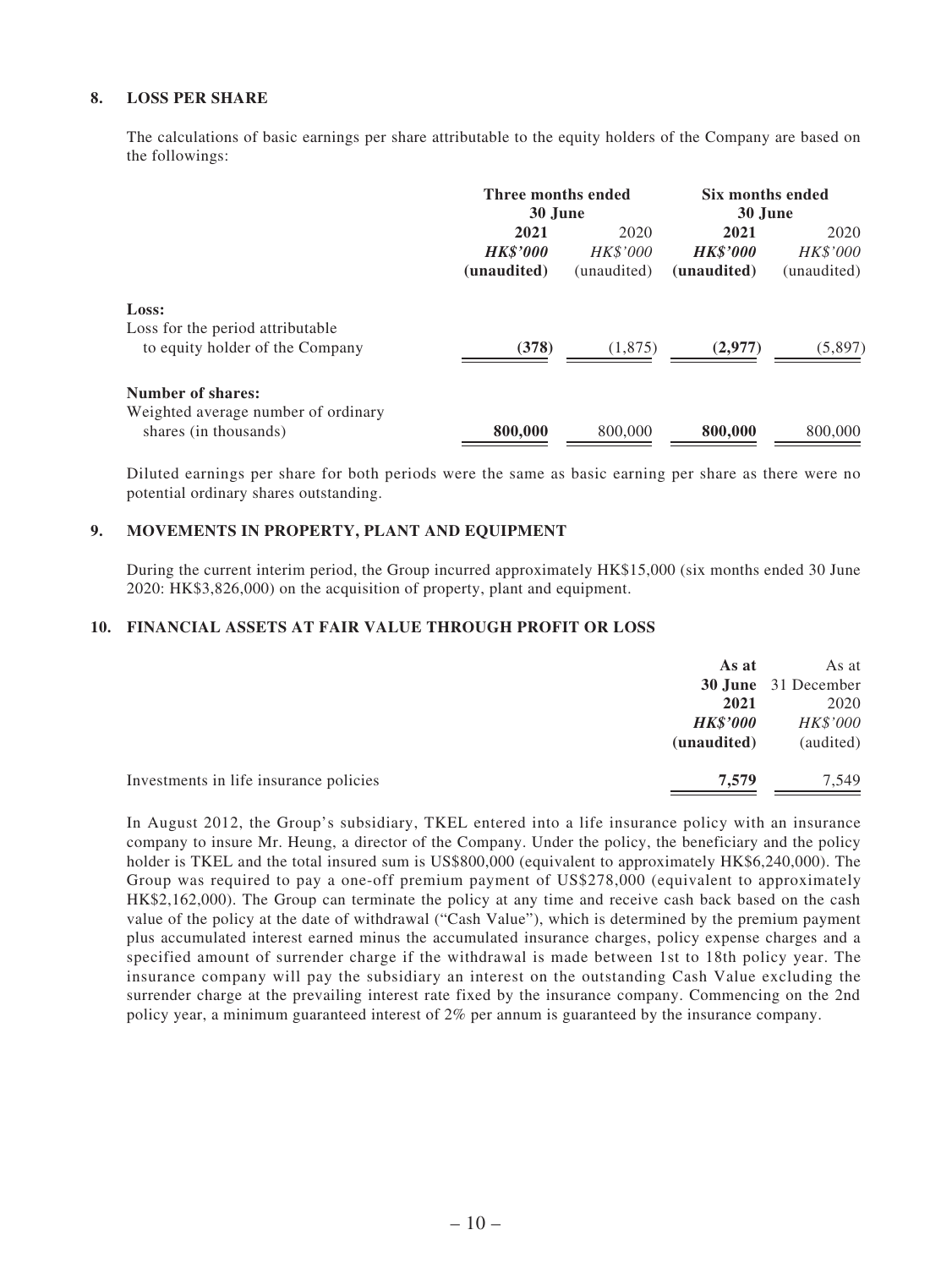In May 2018, the Group's subsidiary, TKEL entered into another life insurance policy with an insurance company to insure Mr. Heung, a director of the Company. Under the policy, the beneficiary and the policy holder is TKEL and the total insured sum is US\$1,400,000 (equivalent to approximately HK\$10,920,000). The Group was required to pay a one-off premium payment of US\$917,000 (equivalent to approximately HK\$7,153,000). The Group can terminate the policy at any time and receive cash back based on the Cash Value, which is determined by the premium payment plus accumulated interest earned minus the accumulated insurance charges, policy expense charges and a specified amount of surrender charge if the withdrawal is made between 1st to 15th policy year. The insurance company will pay the subsidiary an interest on the outstanding cash value excluding the surrender charge at the prevailing interest rate fixed by the insurance company. Commencing on the 2nd policy year, a minimum guaranteed interest of 2.3% per annum is guaranteed by the insurance company.

In April 2020, the Group's subsidiary, TKEL entered into life insurance policy with an insurance company to insure Mr. Heung, a director of the Company. Under the policy, the beneficiary and the policy holder is TKEL and the total insured sum is HK\$208,000. The Group was required to pay a one-off premium payment of HK\$208,000. In April 2021, the Group increased the insured sum to HK\$454,000, and the Group was required to pay a one-off additional premium payment of HK\$246,000. The Group can terminate the policy at any time and receive cash back based on the Cash Value, which is determined by the premium payment plus accumulated interest earned minus the accumulated insurance charges, policy expense charges and a specified amount of surrender charge if the withdrawal is made between 1st to 5th policy year. The insurance company will pay the subsidiary an interest on the outstanding cash value excluding the surrender charge at the prevailing interest rate fixed by the insurance company.

Financial assets and liabilities measured at fair value in the condensed consolidated statement of financial position are grouped into three levels of a fair value hierarchy. The three levels are defined based on the observability of significant inputs to the measurements, as follows:

- Level 1: quoted prices (unadjusted) in active markets for identical assets and liabilities.
- Level 2: inputs other than quoted prices included within Level 1 that are observable for the asset or liability, either directly or indirectly.
- Level 3: unobservable inputs for the asset or liability.

The level in the fair value hierarchy within which the financial asset or liability is categorised in its entirety based on the lowest level of input that is significant to the fair value measurement. The financial assets and liabilities measured at fair value are grouped into the fair value hierarchy as follows:

|                                                                                                   | Level 1<br>HK\$'000 | Level 2<br><b>HK\$'000</b> | Level 3<br>HK\$'000 | <b>Total</b><br><b>HK\$'000</b> |
|---------------------------------------------------------------------------------------------------|---------------------|----------------------------|---------------------|---------------------------------|
| As at 30 June 2021 (unaudited)                                                                    |                     |                            |                     |                                 |
| Financial assets at fair value through profit or loss<br>— Investments in life insurance policies |                     | 7,579                      |                     | 7.579                           |
| As at 31 December 2020 (audited)<br>Financial assets at fair value through profit or loss         |                     |                            |                     |                                 |
| — Investments in life insurance policies                                                          |                     | 7.549                      |                     | 7.549                           |

During the reporting period, there were no transfers between Level 1 and Level 2, or transfers into or out of Level 3.

The fair value of investments in life insurance policies are determined by reference to the Cash Value as provided by the insurance companies.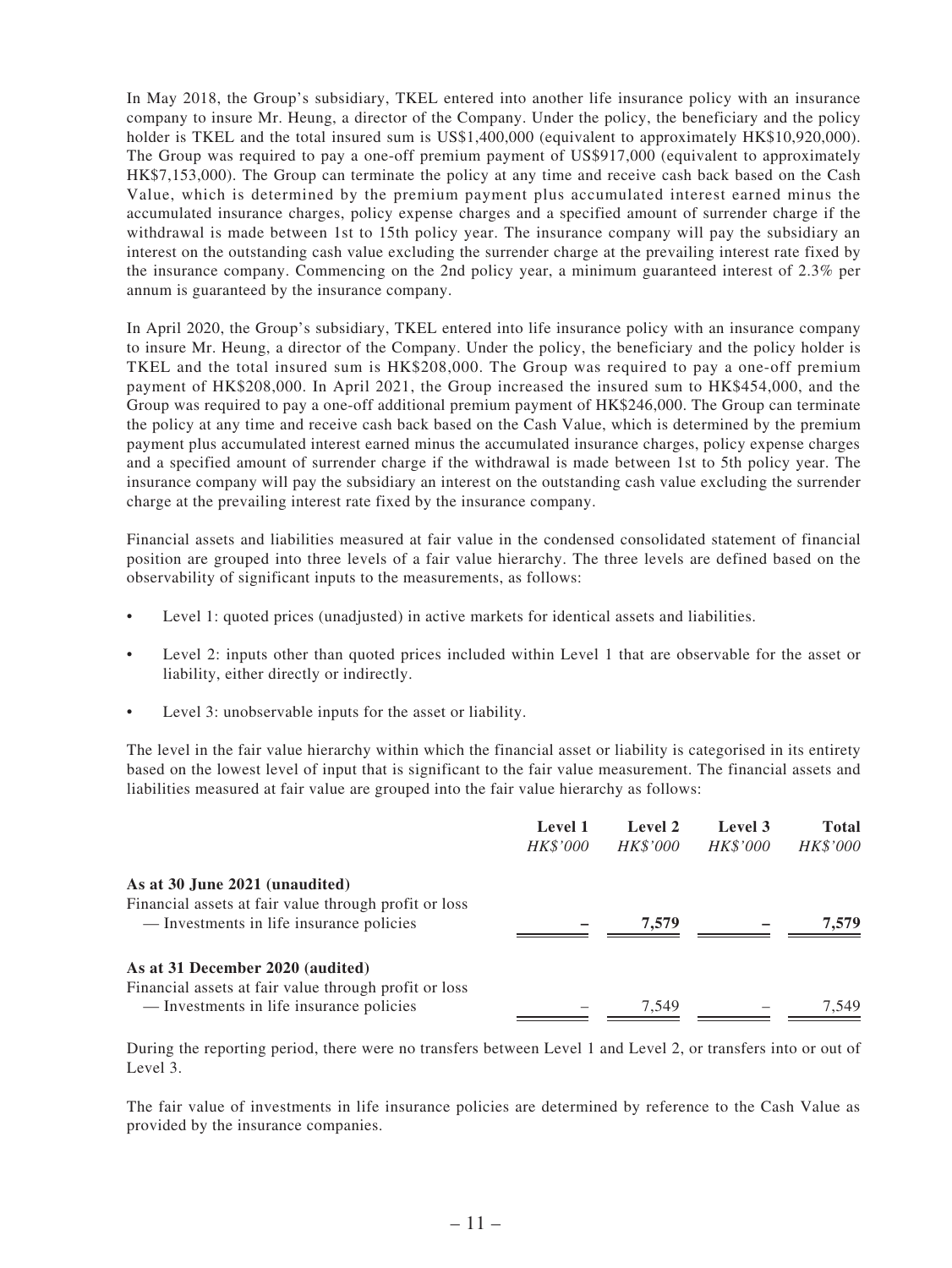#### **11. TRADE AND OTHER RECEIVABLES**

|                                               | As at           | As at       |
|-----------------------------------------------|-----------------|-------------|
|                                               | 30 June         | 31 December |
|                                               | 2021            | 2020        |
|                                               | <b>HK\$'000</b> | HK\$'000    |
|                                               | (unaudited)     | (audited)   |
| <b>Trade and retention receivables</b>        |                 |             |
| Trade receivables                             | 33,734          | 28,198      |
| Retention receivables                         | 18,566          | 18,446      |
| Less: ECL allowance                           | (2,004)         | (2,004)     |
|                                               | 50,296          | 44,640      |
| Deposits, prepayments and other receivables   |                 |             |
| Prepayments                                   | 2,496           | 4,528       |
| Deposits paid to suppliers and subcontractors | 276             | 275         |
| Security for issuance of performance bonds    | 2,237           | 1,411       |
| Other deposits                                | 1,170           | 971         |
| Other receivables                             |                 | 5           |
|                                               | 6,179           | 7,190       |
|                                               | 56,475          | 51,830      |

As at 30 June 2021 (unaudited), retention receivables of HK\$2,950,000 (2020: HK\$3,206,000) included under current assets in the condensed consolidated statement of financial position are expected to be recovered after one year.

Before accepting any new customer, the Group assesses the potential customer's credit quality and defines credit limits by customer. The majority of the Group's trade receivables that are past due but not impaired have good credit quality with reference to respective settlement history.

The Group usually grants credit period ranging from 30 to 60 days to customers other than retention receivables. The terms and conditions in relation to the release of retention vary from contract to contract, which will be subject to the completion of the construction works and expiry of the defect liability period. In general, the retention money will be released upon the expiry of the defect liability period, which is typically one year after completion of construction works.

The ageing analysis of trade receivables based on invoice dates is as follows:

|                     | As at           | As at       |
|---------------------|-----------------|-------------|
|                     | 30 June         | 31 December |
|                     | 2021            | 2020        |
|                     | <b>HK\$'000</b> | HK\$'000    |
|                     | (unaudited)     | (audited)   |
| Within 30 days      | 19,187          | 18,440      |
| 31 days to 60 days  | 7,332           | 4,718       |
| 61 days to 90 days  | 4,870           | 2,811       |
| 91 days to 365 days | 2,079           | 1,741       |
| Over 365 days       | 266             | 488         |
|                     | 33,734          | 28,198      |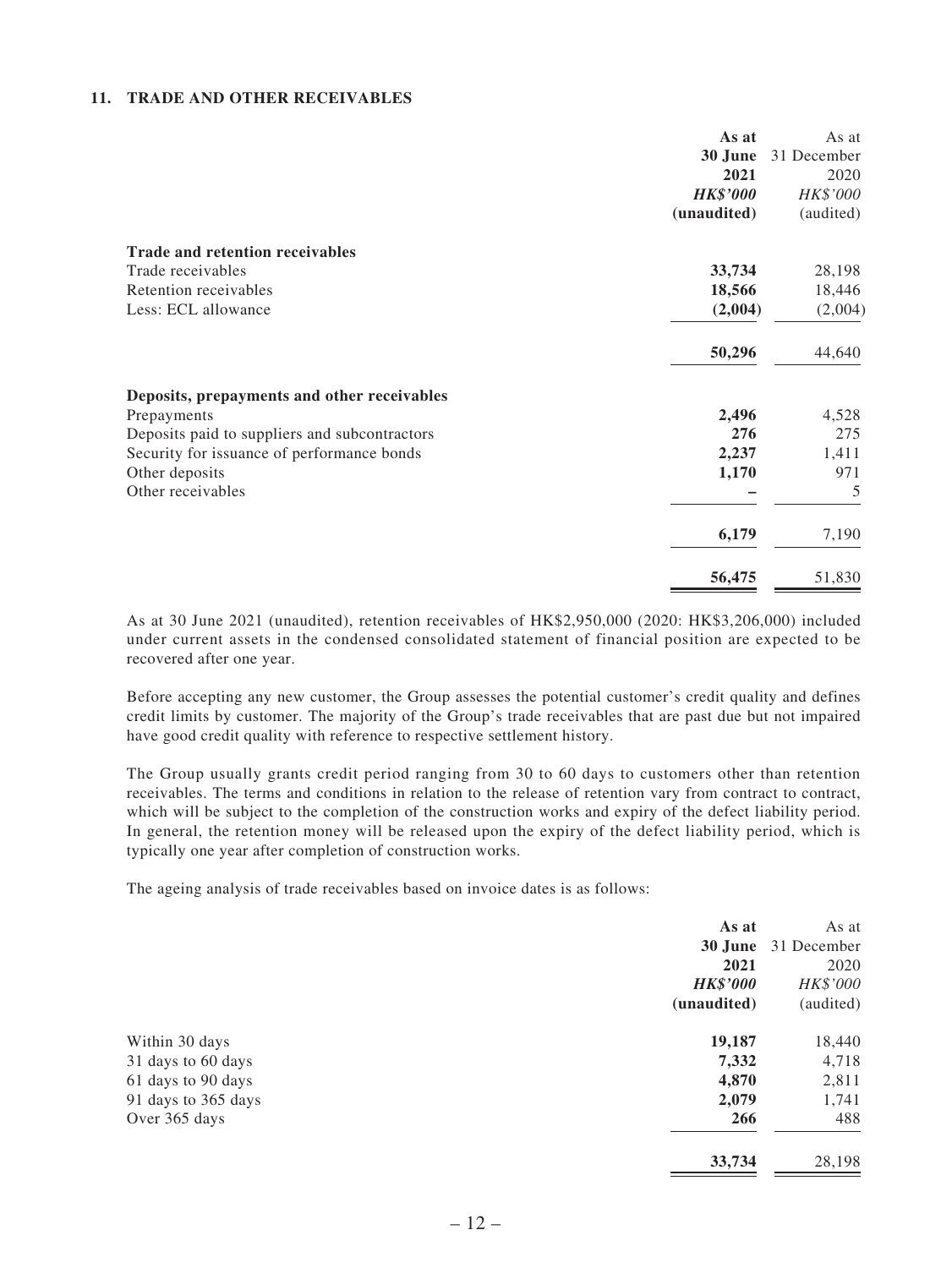The movement in the ECL allowance of trade and retention receivables are as follows:

|                                                              | As at           | As at                      |
|--------------------------------------------------------------|-----------------|----------------------------|
|                                                              |                 | <b>30 June</b> 31 December |
|                                                              | 2021            | 2020                       |
|                                                              | <b>HK\$'000</b> | HK\$'000                   |
|                                                              | (unaudited)     | (audited)                  |
| At the beginning of the period/year                          | 2,004           | 1,457                      |
| Provision of ECL allowance recognised during the period/year |                 | 547                        |
| At the end of the period/year                                | 2,004           | 2,004                      |
| CONTD A CT A CCETC/CONTD A CT I I A RII ITIEC                |                 |                            |

#### **12. CONTRACT ASSETS/CONTRACT LIABILITIES**

|                      | As at           | As at       |
|----------------------|-----------------|-------------|
|                      | 30 June         | 31 December |
|                      | 2021            | 2020        |
|                      | <b>HK\$'000</b> | HK\$'000    |
|                      | (unaudited)     | (audited)   |
| Contract assets      | 85,197          | 83,304      |
| Less: ECL allowance  | (2,301)         | (2,301)     |
|                      | 82,896          | 81,003      |
| Contract liabilities | (3, 114)        | (3,239)     |
|                      | 79,782          | 77,764      |

The contract assets primarily relate to the Group's rights to consideration for work completed but not billed at the reporting date. The contract assets are transferred to receivables when the rights become unconditional. The contract liabilities primarily relate to the advanced consideration received from customers, for which revenue is recognised based on the progress of the provision of related services.

The amount of revenue recognised during the six months ended 30 June 2021 from performance obligations satisfied in previous periods, mainly due to the changes in estimate of stage of completion and modification of contracts, is HK\$760,000 (2020: HK\$3,330,000).

| As at 30 June 2021 |                    | As at 31 December 2020 |             |
|--------------------|--------------------|------------------------|-------------|
| Contract           | <b>Contract</b>    | Contract               | Contract    |
| assets             | <b>liabilities</b> | assets                 | liabilities |
| <b>HK\$'000</b>    | <b>HK\$'000</b>    | <b>HK\$'000</b>        | HK\$'000    |
| (unaudited)        | (unaudited)        | (unaudited)            | (unaudited) |
|                    |                    |                        |             |
|                    | 1.209              |                        | 3,072       |
| 45,642             |                    | 54,146                 |             |
|                    |                    |                        |             |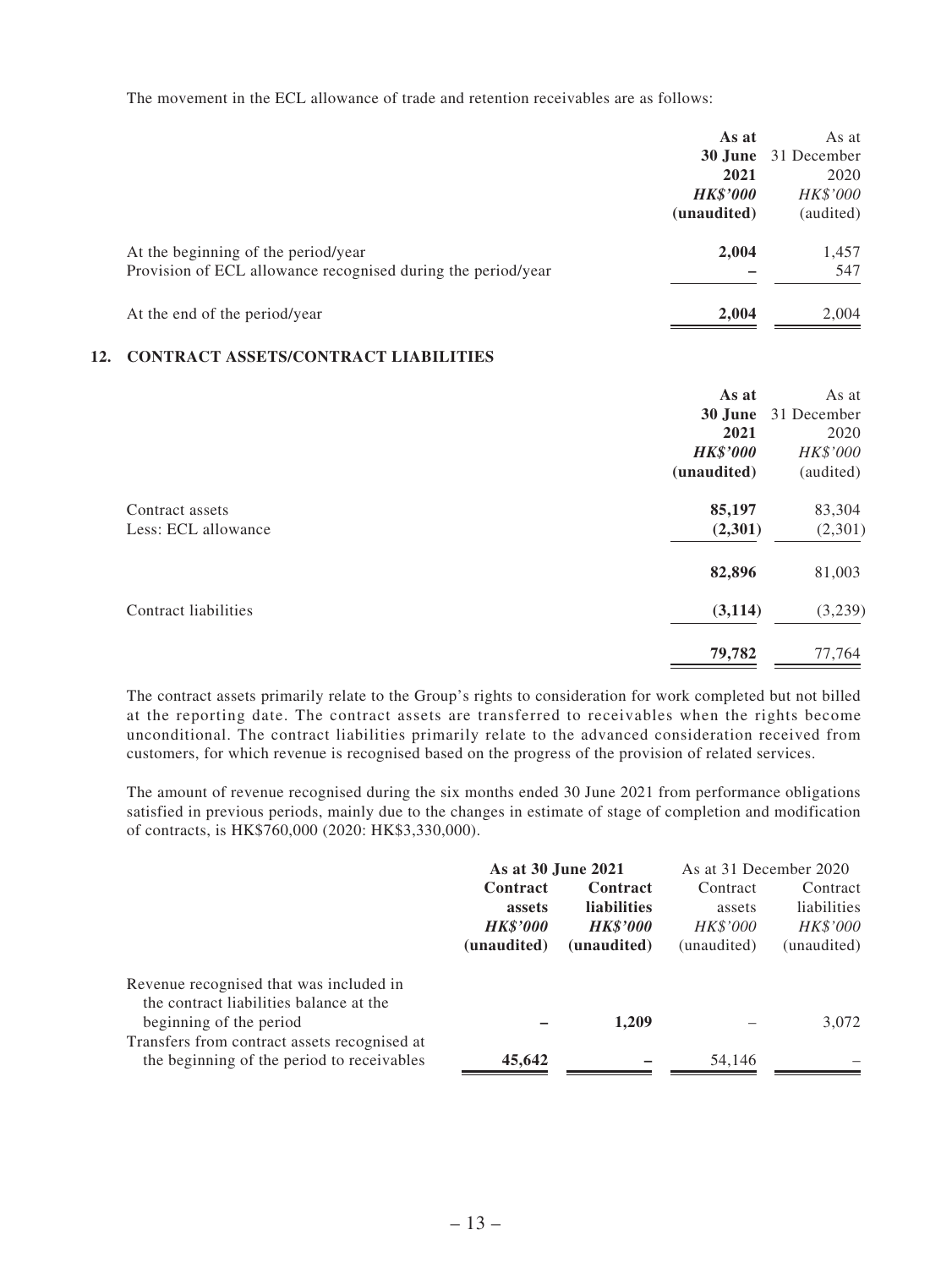#### **13. TRADE AND OTHER PAYABLES**

|                                                     | As at  | As at       |
|-----------------------------------------------------|--------|-------------|
| 30 June                                             |        | 31 December |
|                                                     | 2021   | 2020        |
| <b>HK\$'000</b>                                     |        | HK\$'000    |
| (unaudited)                                         |        | (audited)   |
| Trade and retention payables                        |        |             |
| — Trade payables                                    | 33,042 | 40,152      |
| — Retention payables                                | 6,039  | 7,957       |
|                                                     | 39,081 | 48,109      |
| Accrued expenses and other payable                  | 10,331 | 6,150       |
| Provision for annual leave and long service payment | 1,937  | 1,937       |
|                                                     | 12,268 | 8,087       |
| Total trade and other payables                      | 51,349 | 56,196      |

The credit period on trade payables ranges from 30 to 60 days.

The following is an ageing analysis of trade payables presented based on the invoice dates at the end of the reporting period:

|               | As at           | As at       |
|---------------|-----------------|-------------|
|               | 30 June         | 31 December |
|               | 2021            | 2020        |
|               | <b>HK\$'000</b> | HK\$'000    |
|               | (unaudited)     | (audited)   |
| $0-30$ days   | 22,765          | 31,215      |
| $31-60$ days  | 5,690           | 3,392       |
| $61-90$ days  | 942             | 452         |
| $91-365$ days | 624             | 1,960       |
| Over 365 days | 3,021           | 3,133       |
|               | 33,042          | 40,152      |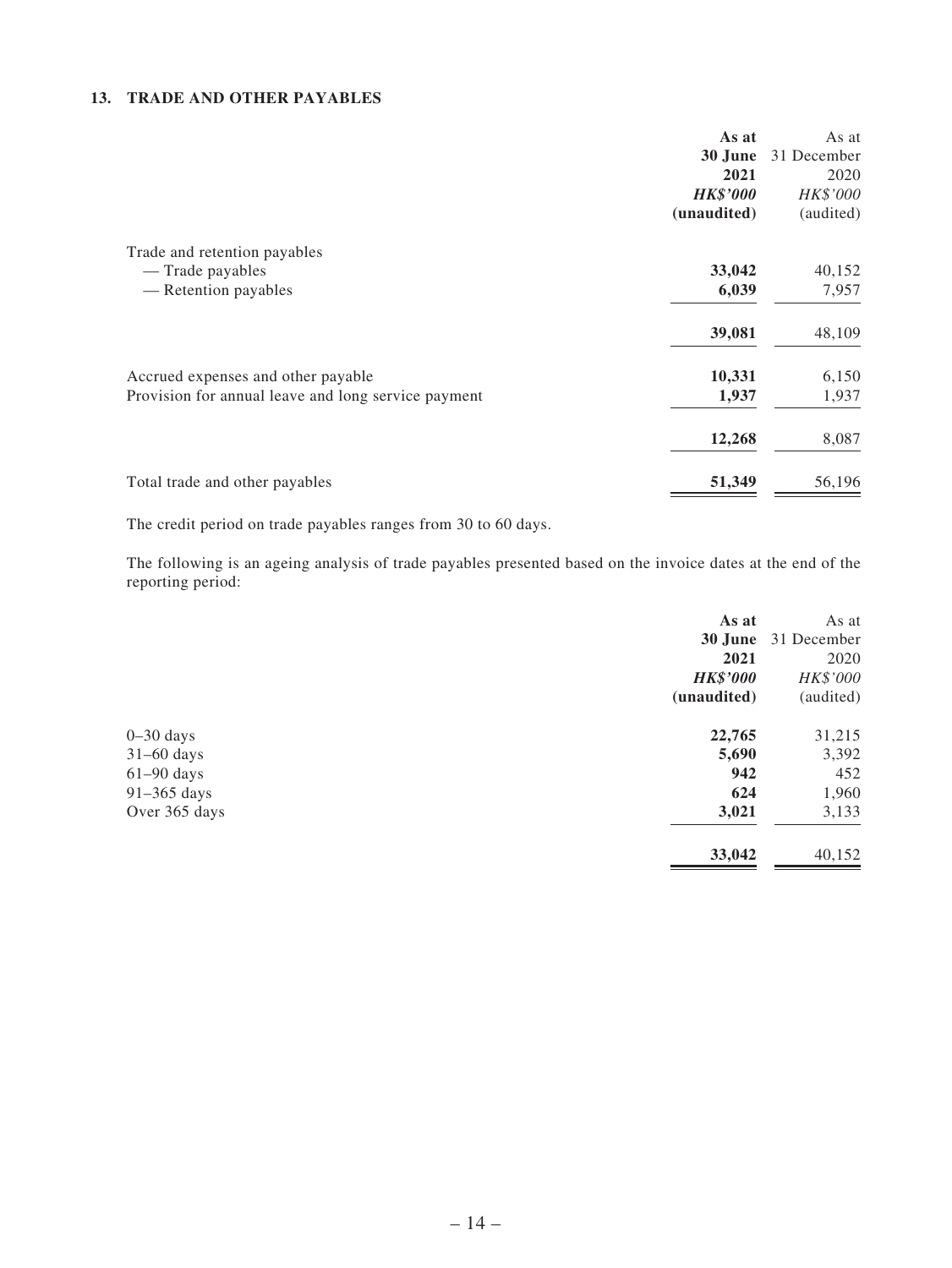#### **14. LEASE LIABILITIES**

| As at               |
|---------------------|
| 31 December         |
| 2020                |
| HK\$'000            |
| (audited)           |
|                     |
| 2,028               |
| 1,283               |
| 277                 |
| 3,588               |
| (116)<br>(147)      |
| 3,441               |
|                     |
| 1,924               |
| 1,250               |
| 267                 |
| 3,441               |
| (1, 917)<br>(1,924) |
| 1,517               |
|                     |

As at 30 June 2021, lease liabilities of HK\$1,312,000 (2020: HK\$1,439,000) are effectively secured by corporate guarantees from a subsidiary of the Company and the underlying assets as the rights to the leased assets would be reverted to the lessor in the event of default by repayment by the Group.

During the six months ended 30 June 2021, the total cash outflows for the leases were HK\$559,000 (six months ended 30 June 2020: HK\$373,000).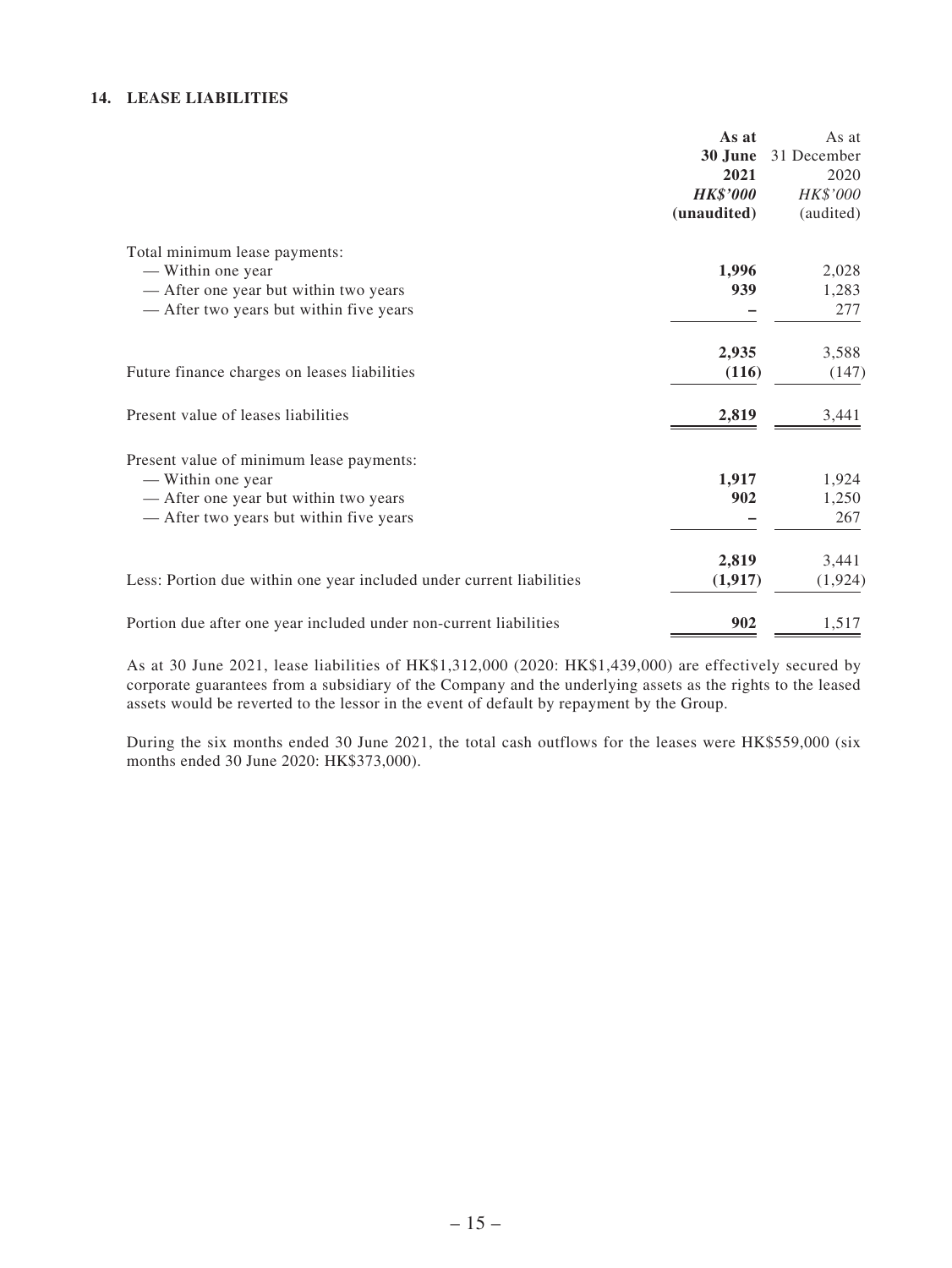#### **15. BANK BORROWINGS**

|                                                                                                                                                                        | As at           | As at            |
|------------------------------------------------------------------------------------------------------------------------------------------------------------------------|-----------------|------------------|
|                                                                                                                                                                        | 30 June         | 31 December      |
|                                                                                                                                                                        | 2021            | 2020             |
|                                                                                                                                                                        | <b>HK\$'000</b> | HK\$'000         |
|                                                                                                                                                                        | (unaudited)     | (audited)        |
| Bank loans, secured<br>— repayable within one year<br>— not repayable within one year from the end of the reporting<br>period but contain a repayable on demand clause | 28,194<br>9,989 | 25,761<br>10,620 |
| Amount shown under current liabilities                                                                                                                                 | 38,183          | 36,381           |

The bank loans were secured by:

- (a) land and building with a net book amount of HK\$6,916,000 (2020: HK\$7,316,000) as at 30 June 2021;
- (b) legal charge on life insurance policies with a carrying amount of HK\$7,579,000 (2020: HK\$7,549,000) as at 30 June 2021;
- (c) corporate guarantee by the Company as at 30 June 2021 and 31 December 2020;
- (d) guarantee provided by the HKMC Insurance Limited under the Small and Medium Guarantee Scheme as at 30 June 2021 and 31 December 2020; and
- (e) personal guarantee as provided by the Controlling Shareholder as at 30 June 2021 and 31 December 2020.

#### **16. SHARE CAPITAL**

|                                                                            | Number of<br>ordinary shares | Amount<br>HK\$'000 |
|----------------------------------------------------------------------------|------------------------------|--------------------|
| Ordinary shares of HK\$0.01 each                                           |                              |                    |
| <b>Authorised</b><br>At 1 January 2020 and 31 December 2020 and            |                              |                    |
| 1 January 2021 and 30 June 2021                                            | 10,000,000,000               | 100,000            |
| <b>Issued and fully paid</b>                                               |                              |                    |
| At 1 January 2020, 31 December 2020 and<br>1 January 2021 and 30 June 2021 | 800,000,000                  | 8,000              |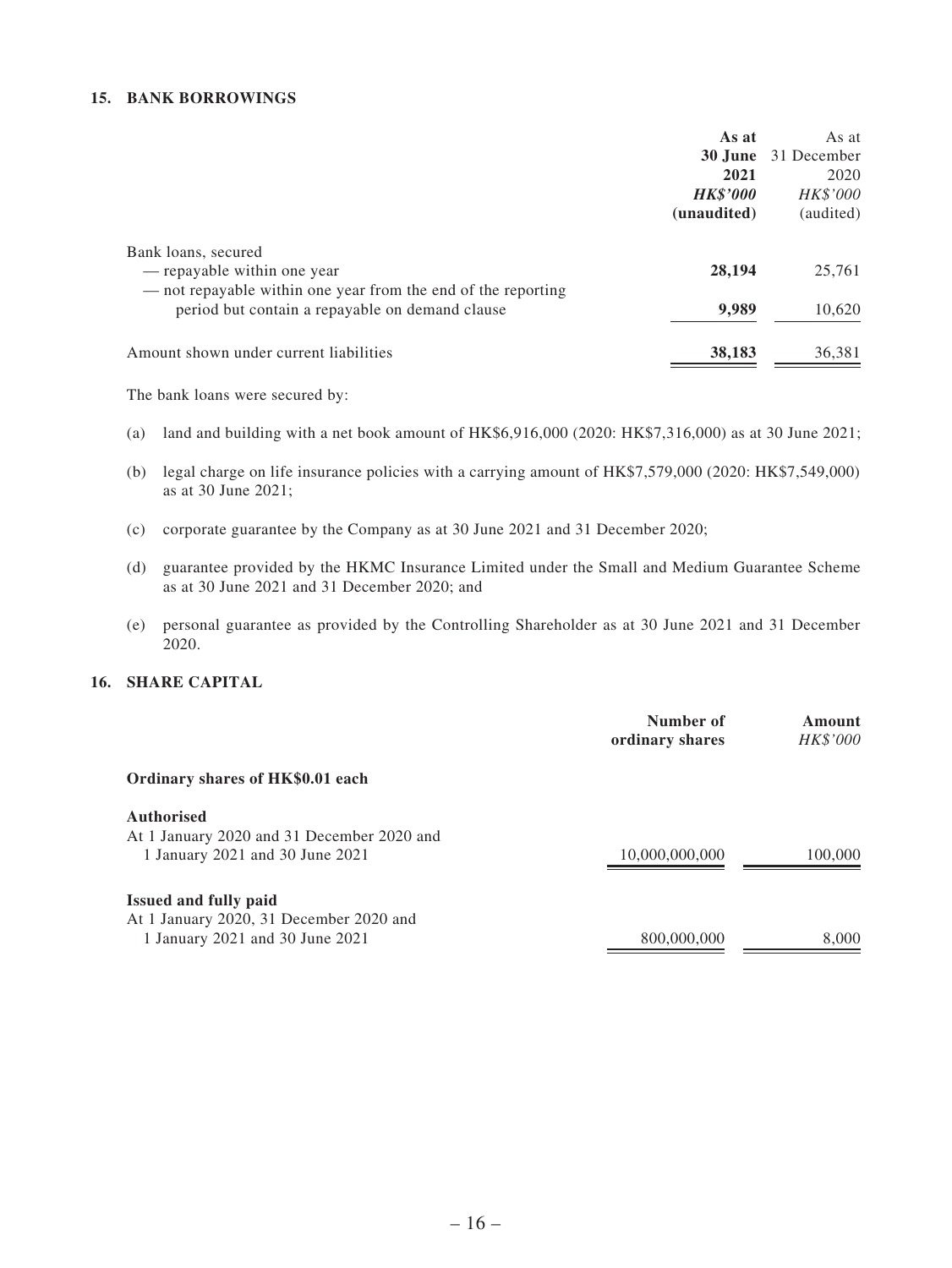#### **17. RELATED PARTY DISCLOSURES**

#### **17.1 Transactions**

In addition to the transactions detailed elsewhere in these unaudited condensed consolidated interim financial statements, the Group entered into the following transactions with related parties during the period:

|                        |               | Three months ended<br>30 June |                 | Six months ended<br>30 June |             |  |  |
|------------------------|---------------|-------------------------------|-----------------|-----------------------------|-------------|--|--|
| <b>Related parties</b> | Nature of     |                               |                 |                             |             |  |  |
|                        | transactions  | 2021                          | 2020            | 2021                        | 2020        |  |  |
|                        |               | <b>HK\$'000</b>               | <b>HK\$'000</b> | <b>HK\$'000</b>             | HK\$'000    |  |  |
|                        |               | (unaudited)                   | (unaudited)     | (unaudited)                 | (unaudited) |  |  |
| Mr. Heung Chung Sum    | Lease payment | 42                            | 42              | 84                          | 84          |  |  |

#### **17.2 Compensation of key management personnel**

|                                          |                 | Three months ended<br>30 June |                 | Six months ended<br>30 June |
|------------------------------------------|-----------------|-------------------------------|-----------------|-----------------------------|
| <b>Related parties</b>                   | 2021            | 2020                          | 2021            | 2020                        |
|                                          | <b>HK\$'000</b> | <b>HK\$'000</b>               | <b>HK\$'000</b> | HK\$'000                    |
|                                          | (unaudited)     | (unaudited)                   | (unaudited)     | (unaudited)                 |
| Salaries and other allowances            | 1,392           | 1,562                         | 2,599           | 3,124                       |
| Retirement benefits scheme contributions | 27              | 35                            | 54              | 70                          |
|                                          | 1,419           | 1,597                         | 2,653           | 3,194                       |

The remuneration of key management personnel is determined with regard to the performance of the individuals and market trends.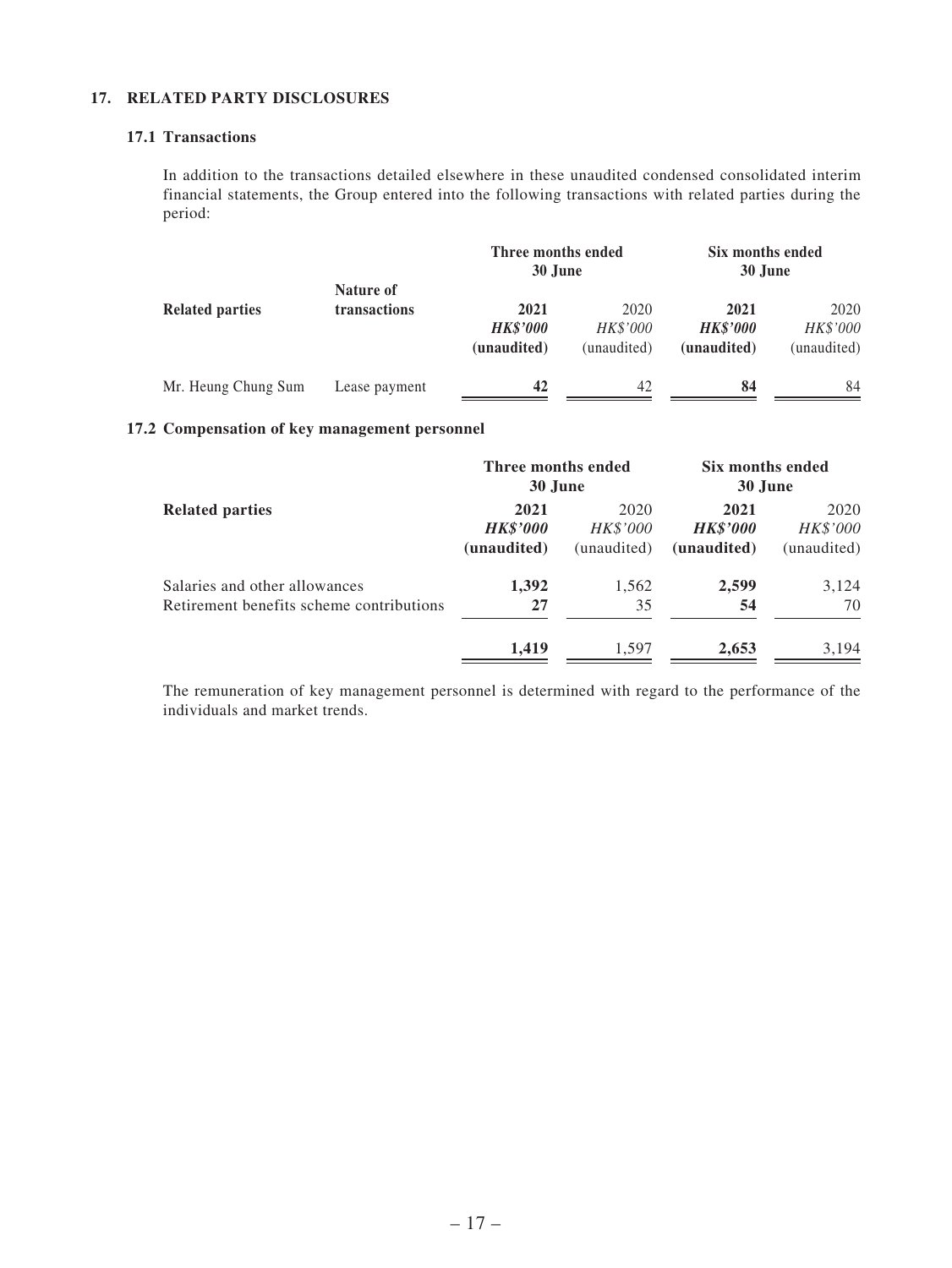# **MANAGEMENT DISCUSSION AND ANALYSIS**

#### **Business Review and Outlook**

The Company and its subsidiaries (collectively referred to as the "Group") is an established multi-disciplinary contractor for the provision of renovation and maintenance works, alteration and addition works ("RMAA"), new construction works, and corrosion protection works in Hong Kong. The Group is responsible for the overall management, implementation and supervision of projects. The Group focuses on the management of projects, development of work programmes, procurement of works materials, operation of site works, co-ordination with the customers or their consultants and quality control of the works carried by the employees and the subcontractors.

For RMAA works, the Group provides repair, alteration and addition, maintenance, modification, rehabilitation, steel, civil and demolition works in various venues such as residential building, commercial building, carpark, road, footbridge and theme park in Hong Kong. For new construction works, the Group provides a variety of constructions and related alteration and additions works and facilities such as noise mitigation work, architectural metalwork, bus shelter, dangerous goods store building, innovative and creative structure such as air balloon. For corrosion protection works, the Group provides various of corrosion protection solution including but not limited to installation of cathodic protection systems including sacrificial anodes protection and impressed current systems.

For the six months ended 30 June 2021 ("Relevant Period"), there were 102 projects (30 June 2020: 124 projects) with revenue contribution undertaken by the Group. The revenue of the Group recorded an increase in current period, and the demands for the Group's RMAA and new construction works services is in an increasing trend. During the six months ended 30 June 2021, the Group was awarded 56 new projects, with total contract sum of approximately HK\$66.3 million.

Looking forward, the Directors consider that the future opportunities and challenges facing the Group will continue to be affected by the development of the property market and expansion of the infrastructure in Hong Kong as well as factors affecting the labour costs and material costs. The Directors are of the view that the number of properties to be built and maintained in Hong Kong remains to be the key driver for the growth of the Hong Kong RMAA and new construction works industry.

The outbreak of the novel coronavirus (COVID-19) and its escalation on a global scale has triggered unprecedented disruptions in business operations and to the economy. While it would be difficult to gauge the longer term impact of such events as the situation is dynamically evolving, the Group has been proactive in closely monitoring the market conditions and taking appropriate measures to respond to the challenges. The Group will continue to monitor the development of the COVID-19 epidemic and its impact on the operations and results of the Group, if any. The Group will continue to strengthen its cost control and resources management as well as to actively participate in project tenders, in order to maintain its competitiveness in the market.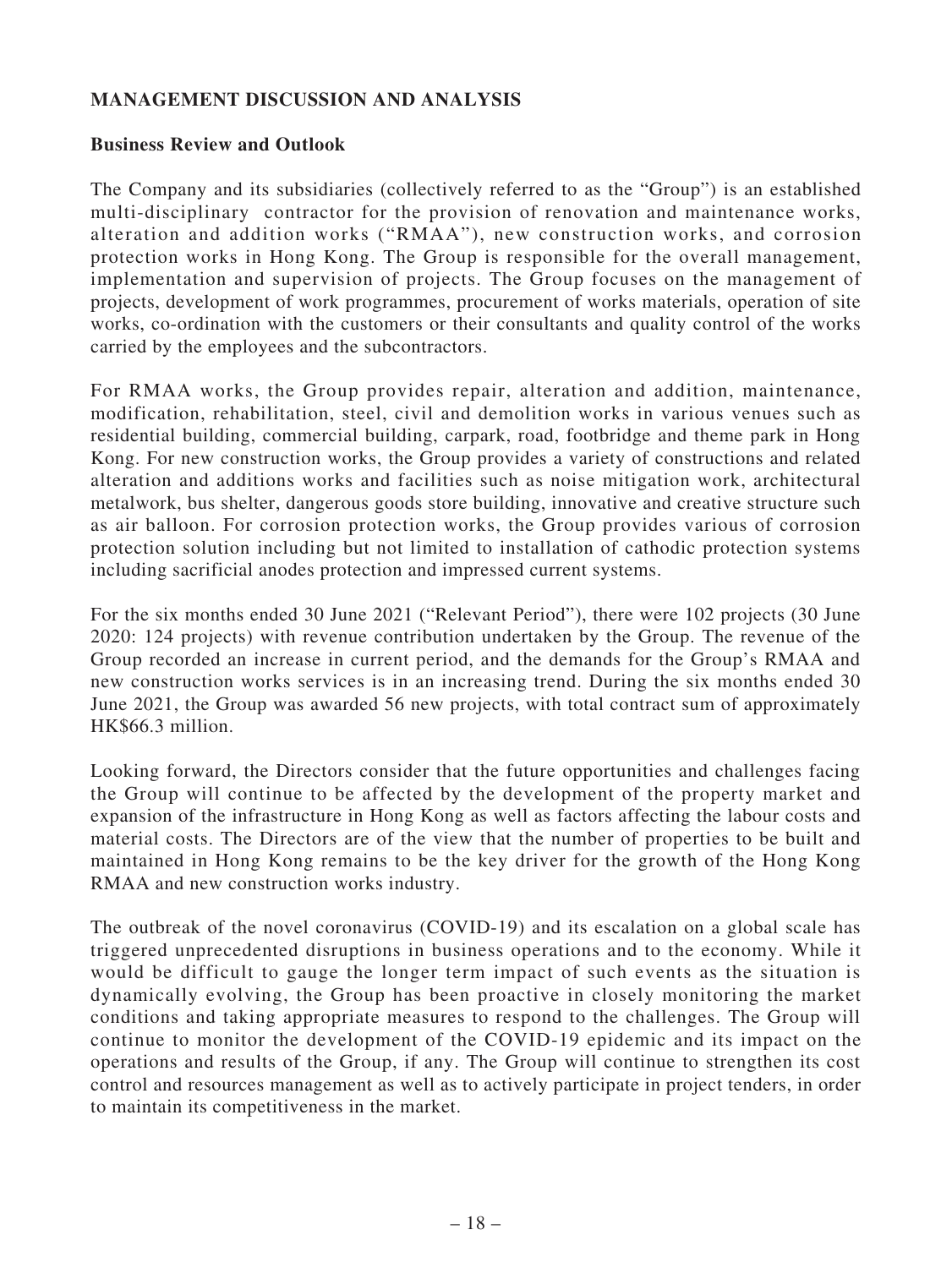In addition, a series of precautionary and control measures have been implemented across the region. In order to ensure the health and safety of our employees and to facilitate the prevention and control of the COVID-19 outbreak, the Group has, (i) promptly established a crisis management working team for coordination and arrangement of provision of services in our premises with the aim to maintain normal operation; (ii) provided sufficient protective equipment and masks to our employees; and (iii) ensured that all our employees have strictly implemented the control and prevention measures formulated by the Group, including the strict observance of personal and environmental hygiene and regular body temperature checks for all employees and visitors entering into our premises.

With the Group's experienced management team and reputation in the market, the Directors consider that the Group is well-positioned to compete against its competitors under such future challenges that are commonly faced by all competitors, and the Group will continue to strengthen the market position in the industry and expand the market share by securing more RMAA and corrosion protection works contracts by utilising the net proceeds from the Listing of the Shares on GEM of the Stock Exchange on 4 July 2018 (the "Listing Date").

### **Financial Review**

### *Revenue*

The revenue increased from approximately HK\$83.2 million for the six months ended 30 June 2020 to approximately HK\$88.0 million for the six months ended 30 June 2021, representing an increase of approximately 5.8%. Such increase was mainly due to the effect of increase in RMAA and new works projects undertaken by the Group as a result of the overall environment in the construction industry in Hong Kong.

### *Direct Costs*

The cost of sales increased from approximately HK\$74.2 million for the six months ended 30 June 2020 to approximately HK\$78.5 million for the six months ended 30 June 2021, representing an increase of approximately 5.5%. Such increase was mainly attributable to the increase in the subcontracting charges and construction material costs incurred with the increase in the number of RMAA and new works projects undertaken by the Group during the period.

### *Gross Profit*

Gross profit of the Group increased by approximately HK\$0.3 million from approximately HK\$9.0 million for the six months ended 30 June 2020 to approximately HK\$9.3 million for the six months ended 30 June 2021. The increase was mainly driven by the increase in gross profit margin for the six months ended 30 June 2021 as discussed above. The overall gross profit margin remain stable from approximately 10.8% for both the six months ended period.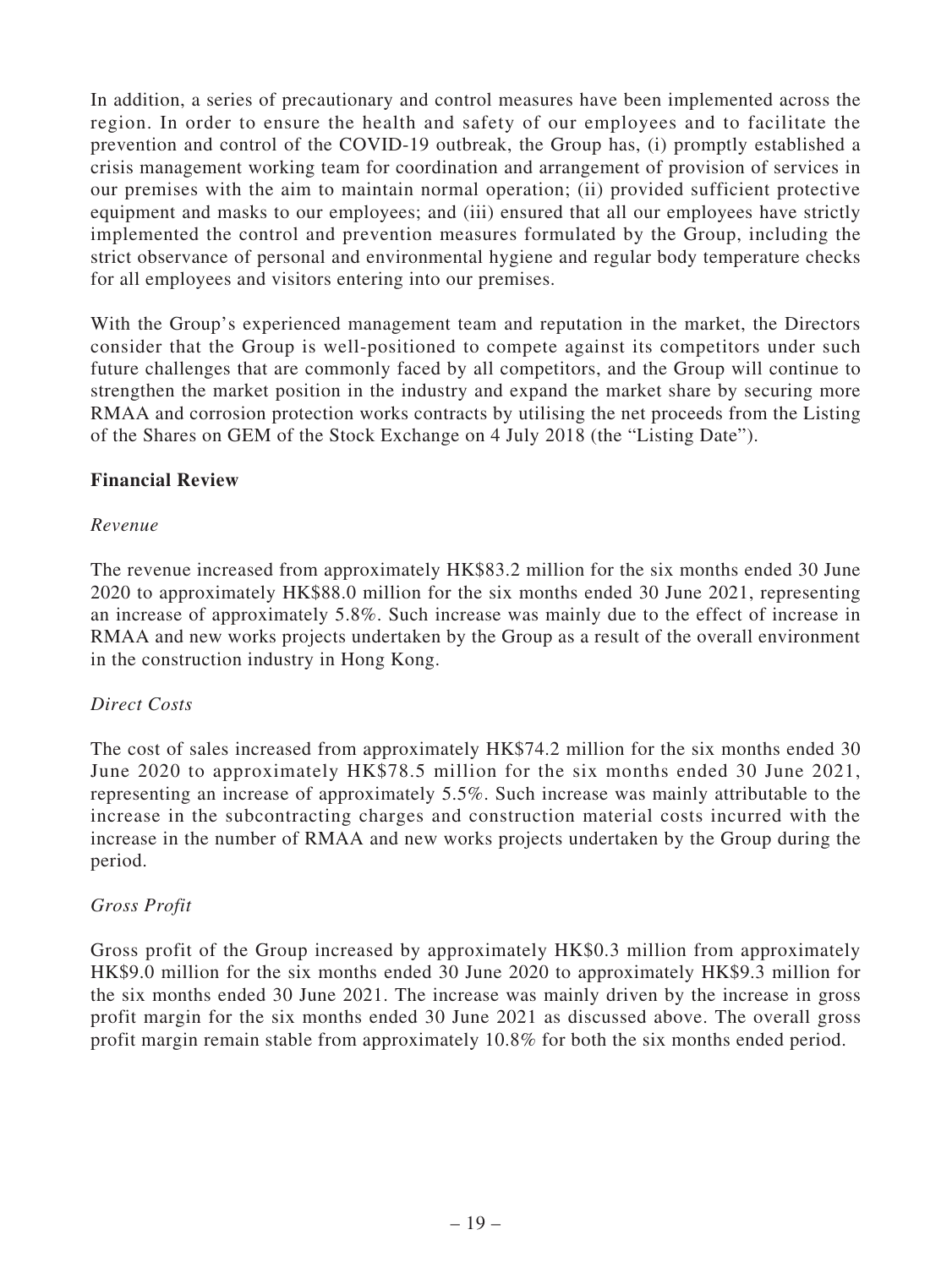# *Administrative Expenses*

Administrative expenses of the Group decreased by approximately HK\$3.6 million or 25.5% from approximately HK\$14.1 million for the six months ended 30 June 2020 to approximately HK\$11.5 million for the six months ended 30 June 2021.

Administrative expenses primarily consist of staff costs, depreciation, transportation and motor vehicle expense, professional service fee and other costs incurred for daily operation. The decrease was mainly attributable to the decrease in staff costs since the Company has downsized the number of employees during the year ended 31 December 2020, there sure less staff cost was incurred when comparing to the same six months ended period.

### *Finance Costs*

Finance costs for the Group increased by approximately HK\$0.1 million or 11.1% from approximately HK\$0.9 million for the six months ended 30 June 2020 to approximately HK\$0.8 million for the six months ended 30 June 2021. It was mainly due to the decrease in usage of loan settlement for trade payables during the six months ended 30 June 2020.

#### *Income Tax Expense*

Income tax expense for the Group remained nil for both the six months ended 30 June 2020 and the six months ended 30 June 2021, since the Group has recorded loss before taxation for both the period.

### *Loss for the Period*

As a result of foregoing, the Group recognised a loss for the period of approximately HK\$2.8 million for the six months ended 30 June 2021 which the loss had been decreased by approximately HK\$3.1 million as compared to the six months ended 30 June 2020. Such decrease was primarily attributable to the net effect of the increase in gross profit, decrease in administrative expenses and finance costs as discussed above.

#### **Liquidity and Financial Resources**

The current ratio increased mildly from approximately 1.6 times as at 31 December 2020 to 1.7 times as at 30 June 2021.

As at 30 June 2021, the Group had total borrowings of approximately HK\$38.2 million (31 December 2019: approximately HK\$36.4 million). The gearing ratio, calculated based on the total borrowings divided by total equity at the end of the year/period and multiplied by 100%, increased from approximately 44.3% as at 31 December 2020 to approximately 49.4% as at 30 June 2021 due to the expansion of the Group's business which requires more capital via bank borrowing. The Group's financial position is sound and strong. With available bank balances and cash and bank credit facilities, the Group has sufficient liquidity to satisfy its funding requirements.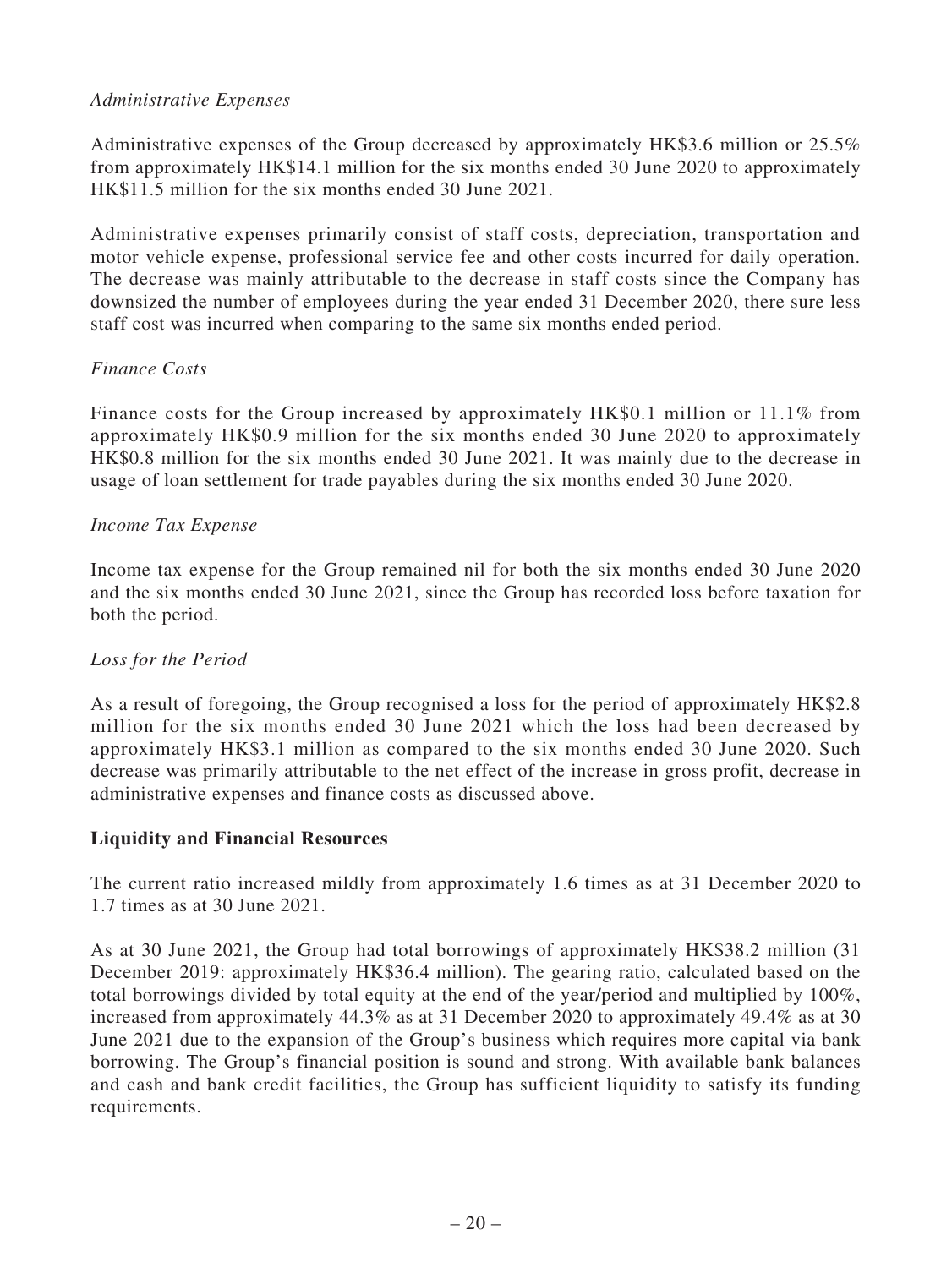The Group's borrowings and bank balances are denominated in HK\$ and there was no significant exposure to foreign exchange rate fluctuations during the Relevant Period.

For further details regarding the borrowings, please refer to notes 14 and 15.

## **Treasury Policy**

The Group has adopted a prudent financial management approach towards its treasury policies and thus maintained a healthy liquidity position throughout the Relevant Period. The Group strives to reduce exposure to credit risk by performing ongoing credit assessments and evaluations of the financial status of its customers. To manage liquidity risk, the Board closely monitors the Group's liquidity position to ensure that the liquidity structure of the Group's assets, liabilities and other commitments can meet its funding requirements from time to time.

# **Capital Structure**

The shares of the Company were listed on the GEM of the Stock Exchange on 4 July 2018. There has been no change in the capital structure of the Group since then. The share capital of the Company only comprises of ordinary shares.

As at the date of this announcement, the Company's issued share capital was HK\$8,000,000 and the number of its issued ordinary shares was 800,000,000 of HK\$0.01 each.

## **Commitments**

The Group has no operating lease commitments as 31 December 2020 and 30 June 2021.

### **Segmental Information**

Segmental information is presented for the Group as disclosed in note 4.

### **Future Plans for Material Investments and Capital Assets**

As at 30 June 2021, the Group did not have other plans for material investments and capital assets.

### **Material Acquisitions and Disposals of Subsidiaries and Affiliated Companies**

During the six months ended 30 June 2021, the Group did not have any material acquisitions or disposals of subsidiaries and affiliated companies.

### **Contingent Liabilities**

The Group did not have any contingent liabilities.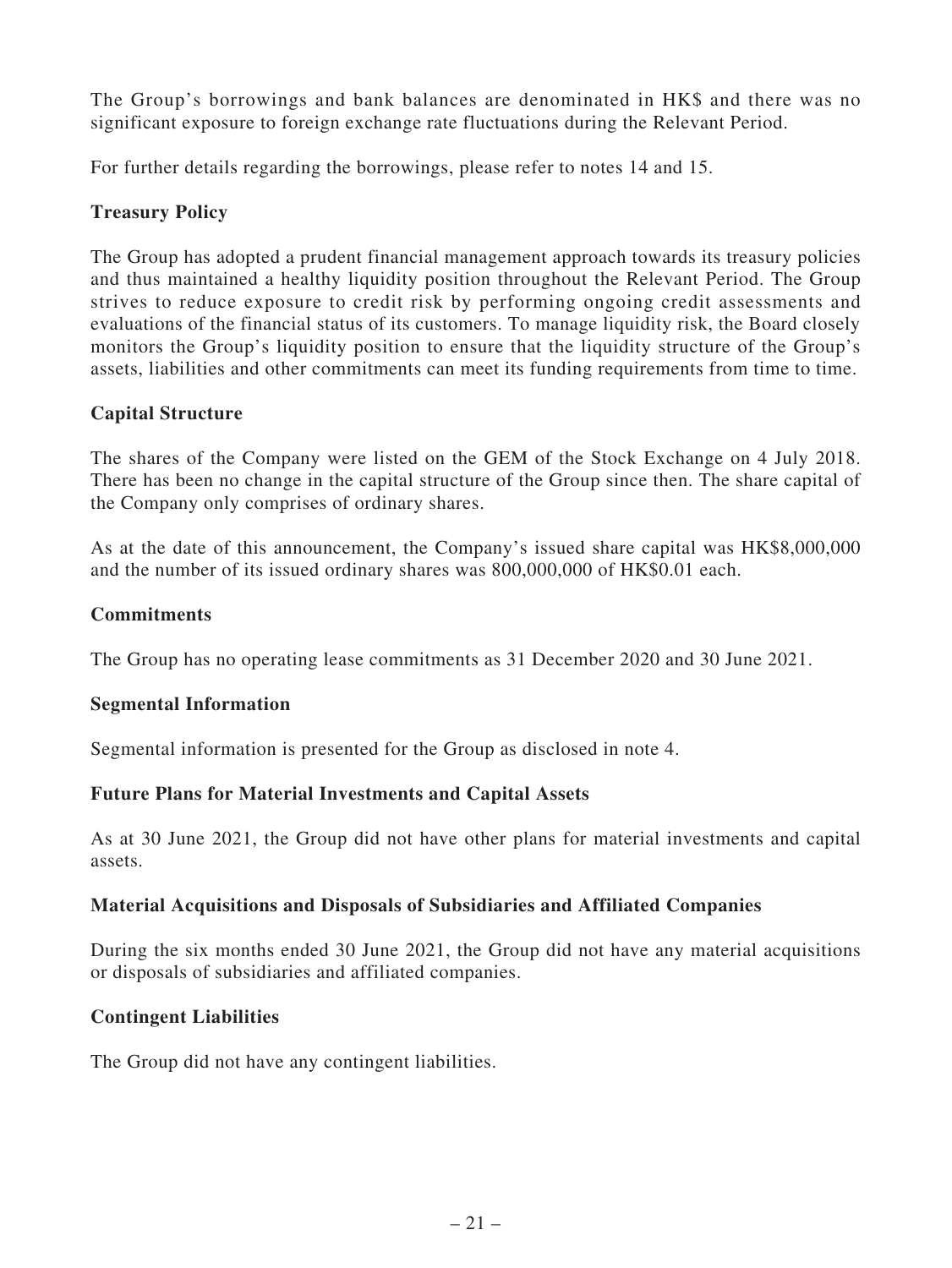## **Exposure to Exchange Rate Fluctuation**

The Group's revenue generating operations are mainly transacted in HK\$. The Directors consider the impact of foreign exchange exposure to the Group is minimal.

#### **Charge of Group's Assets**

As at 30 June 2021, the Group pledged certain amount of land and building and investments in life insurance policies to secure short-term bank borrowings and other general banking facilities granted to the Group. For details, please refer to note 15.

#### **Employees and Remuneration Policies**

As at 30 June 2021, the Group employed a total of 123 employees (31 December 2020: 126 employees). The staff costs, including Directors' emoluments, of the Group were approximately HK\$18.2 million for the six months ended 30 June 2021 (2020: approximately HK\$23.6 million). Remuneration is determined with reference to market terms and the performance, qualification and experience of individual employee. Apart from basic remuneration, share options may be granted to eligible employees by reference to the Group's performance as well as individual contribution.

#### **Use of Proceeds**

The net proceeds from the listing, after deducting listing related expenses, were approximately HK\$25.2 million. After the listing, these proceeds were used for the purposes in accordance with the future plans and use of proceeds as set out in the Prospectus. The unused amount of the net proceeds from the listing date as at and up to date of this announcement was approximately HK\$3.6 million. An analysis of the utilization of the net proceeds from the Listing Date up to 30 June 2021 is set out below:

|                                                                                                    | <b>Revised use of</b><br>net proceeds as<br>disclosed in the<br>announcement<br>dated 15 July<br>2020<br>HK\$ million | <b>Actual use of</b><br>net proceeds<br>from Listing<br>Date to<br>30 June<br>2021<br>HK\$ million | <b>Expected</b><br>timeline of<br>full utilisation<br>of the balance |
|----------------------------------------------------------------------------------------------------|-----------------------------------------------------------------------------------------------------------------------|----------------------------------------------------------------------------------------------------|----------------------------------------------------------------------|
| Reserved capital to satisfy the Group's potential<br>customers' requirement for surety/performance |                                                                                                                       |                                                                                                    |                                                                      |
| bond                                                                                               | 1.2                                                                                                                   | 1.2                                                                                                |                                                                      |
| Further strengthen the Group's manpower                                                            | 9.4                                                                                                                   | 8.7                                                                                                | Year ending 2021                                                     |
| Acquisition of additional machinery and equipment                                                  | 4.3                                                                                                                   | 3.1                                                                                                | Year ending 2021                                                     |
| Upgrading the Hong Kong office and workshop                                                        | 7.7                                                                                                                   | 6.0                                                                                                | Year ending 2021                                                     |
| General working capital                                                                            | 2.6                                                                                                                   | 2.6                                                                                                |                                                                      |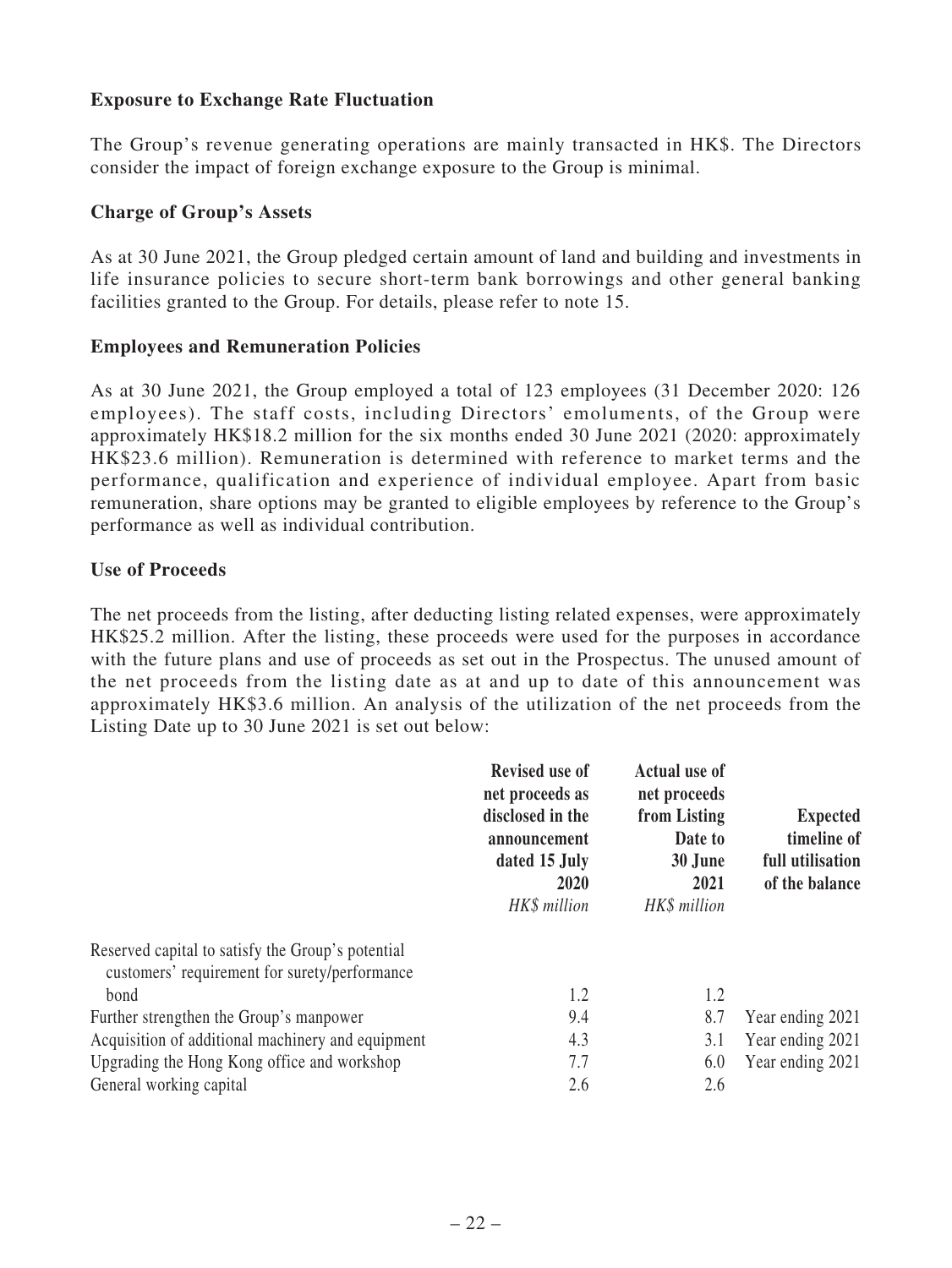The business objectives, future plans and planned use of proceeds as stated in the Prospectus and the announcement dated 15 July 2020 were based on the best estimation and assumption of future market conditions made by the Group at the time of preparing Prospectus while the proceeds were applied based on the actual development of the Group's business, the actual situation and the industry.

The Directors will constantly evaluate the Group's business objective and will change or modify plans against the changing market condition to ascertain the business growth of the Group.

#### **Disclosure of Interests**

### *A. Directors' and Chief Executives' Interests and Short Positions in Shares, Underlying Shares and Debentures*

As at 30 June 2021, the Company was wholly owned by Advanced Pacific Enterprises Limited, of which the ultimate owner is Mr. Heung Chung Sum.

As at the date of this announcement, interests or short positions of the Directors, chief executives of the Company in the Shares, underlying Shares and debentures of the Company or any of its associated corporation (within the meaning of Part XV of the Securities and Futures Ordinance (the "SFO")) which were required (i) to be notified to the Company and the Stock Exchange pursuant to Divisions 7 and 8 of Part XV of the SFO (including interests and short positions which they were taken or deemed to have under such provisions of the SFO), or (ii) pursuant to Section 352 of the SFO, to be entered in the register referred to therein, or (iii) pursuant to Rules 5.46 to 5.67 of the GEM Listing Rules, to be notified to the Company and the Stock Exchange, were as follows:

*(i) Long Position in the Company's Shares*

| <b>Name of Director</b> | Capacity                                | <b>Number</b><br>and class<br>of securities | Approximate<br>percentage of<br>shareholding |
|-------------------------|-----------------------------------------|---------------------------------------------|----------------------------------------------|
| Mr. Heung Chung Sum     | Interest in a controlled<br>corporation | 600,000,000<br>ordinary shares              | $75\%$                                       |

*(ii) Long position in the ordinary shares of associated corporations*

| <b>Name of Director</b> | Name of<br>associated<br>corporations             | Capacity                   | <b>Number</b><br>and class<br>of securities | Approximate<br>percentage of<br>shareholding |
|-------------------------|---------------------------------------------------|----------------------------|---------------------------------------------|----------------------------------------------|
| Mr. Heung Chung<br>Sum  | <b>Advanced Pacific</b><br>Enterprises<br>Limited | <b>Beneficial</b><br>owner | ordinary shares                             | $100\%$                                      |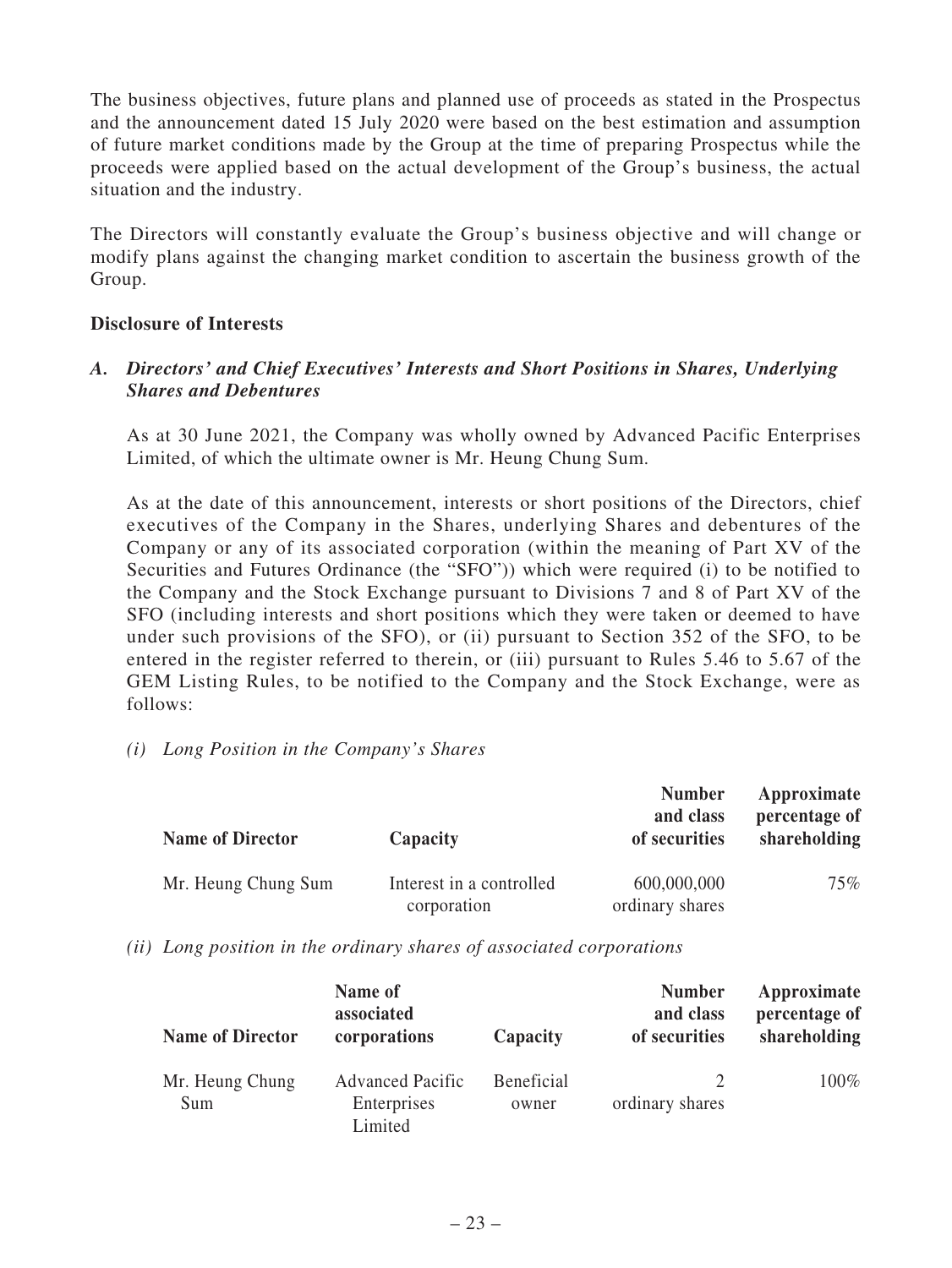### *B. Substantial Shareholders' and Other Persons' Interests and Short Positions in Shares, Underlying Shares and Debentures*

As at the date of this announcement, the interest and short positions of the person (other than the Directors or chief executive of the Company) or company which was required to be recorded in the register required to be kept under Section 336 of the SFO were as follows:

| <b>Name</b>                | Capacity         | Number and<br>class of<br>securities |      | Approximate<br>percentage of<br>shareholding |
|----------------------------|------------------|--------------------------------------|------|----------------------------------------------|
| <b>Advanced Pacific</b>    | Beneficial owner | 600,000,000                          | Long | 75%                                          |
| <b>Enterprises Limited</b> |                  | ordinary shares                      |      |                                              |

Save as disclosed above, as at the date of this announcement and so far as is known to the Directors, no person, other than the Directors and chief executive of the Company whose interests are set out in the section "Directors' and Chief Executives' Interests and Short Positions in Shares, Underlying Shares and Debentures" above, had notified the Company of an interest or short position in the shares or underlying shares of the Company that was required to be recorded in the register required to be kept by the Company pursuant to Section 336 of the SFO.

#### **Competing and Conflicts of Interests**

The Directors are not aware of any business or interest of the Directors nor the controlling shareholder of the Company nor any of their respective associates (as defined in the GEM Listing Rules) that compete or may compete with the business of the Group and any other conflicts of interest which any such person has or may have with the Group during the period ended 30 June 2021.

### **Purchase, Sales or Redemption of the Company's Listed Securities**

Neither the Company nor any of its subsidiaries has purchased, sold or redeemed any of the Company's listed securities during the period ended 30 June 2021.

#### **Corporate Governance Code**

Pursuant to the code provision A.2.1 of the CG Code, the roles of chairman and chief executive should be separate and should not be performed by the same individual. The division of responsibilities between the chairman and chief executive should be clearly established.

Mr. Heung Chung Sum currently assumes the role of both chairman of the Company and chief executive of the Company. The Board considers that this structure could enhance efficiency in formulation and implementation of the Company's strategies. The Board will review the need of appointing suitable candidate to assume the role of chief executive when necessary.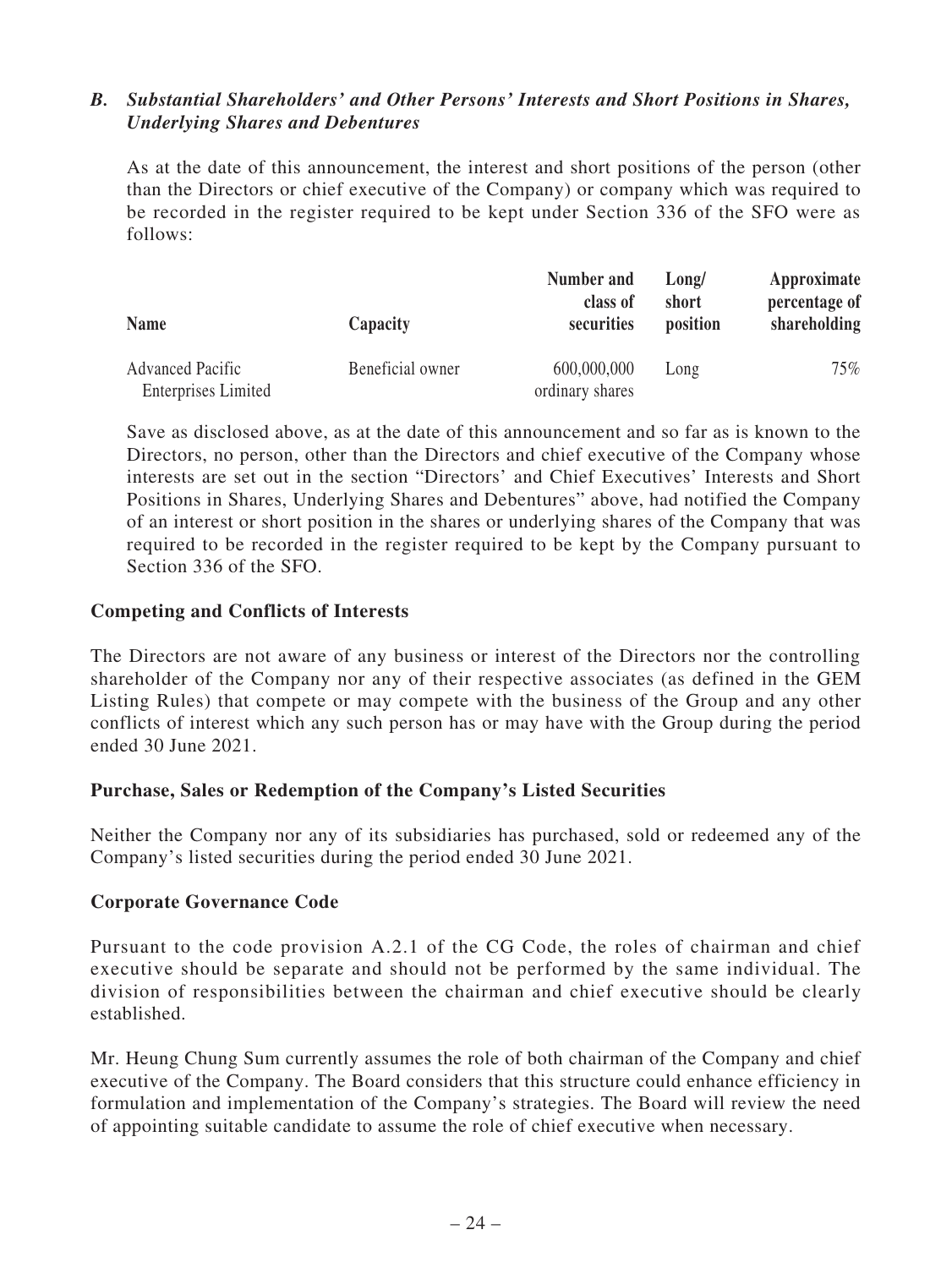As at 30 June 2021, save as disclosed above, the Company has complied with the applicable code provisions of the Corporate Governance Code (the "CG Code") as set out in Appendix 15 of the GEM Listing Rules.

### **Directors' Securities Transactions**

The Group has adopted a code of conduct regarding securities transactions by the Directors on terms no less exacting than the required standards of dealings set out in Rules 5.48 to 5.67 of the GEM Listing Rules. The Company had also made specific enquiries of all the Directors and the Company was not aware of any noncompliance with the required standard of dealings regarding securities transactions by the Directors throughout the period ended 30 June 2021.

# **Dividend**

The Board does not recommend the payment of interim dividend for the six months ended 30 June 2021.

### **Share Option Scheme**

The Company has conditionally adopted a share option scheme on 4 June 2018 ("the Scheme"). The terms of the Scheme are in accordance with the provisions of Chapter 23 of the GEM Listing Rules.

No share options has been granted during the Relevant Period and there were no share options outstanding as at 30 June 2021.

### **Audit Committee**

The Company established an audit committee ("Audit Committee") with its written terms of reference in compliance with the GEM Listing Rules, in accordance with provisions set out in the CG Code which are available on the websites of the Stock Exchange and the Company. The primary duties of the Audit Committee are to make recommendations to the Board on the appointment, reappointment and removal of the external auditor, to review and monitor the external auditor's independence and objectivity and the effectiveness of the audit process in accordance with applicable standards, and to monitor the integrity of the Company's annual report and interim financial reports before submission to the Board. The Audit Committee consists of three members, namely Mr. Chan Chi Hang, Dr. Ip Wai Hung, Mr. Ko, Wilson Wai Shun, all being independent non-executive Directors of the Company. Mr. Chan Chi Hang currently serves as the chairman of the Audit Committee.